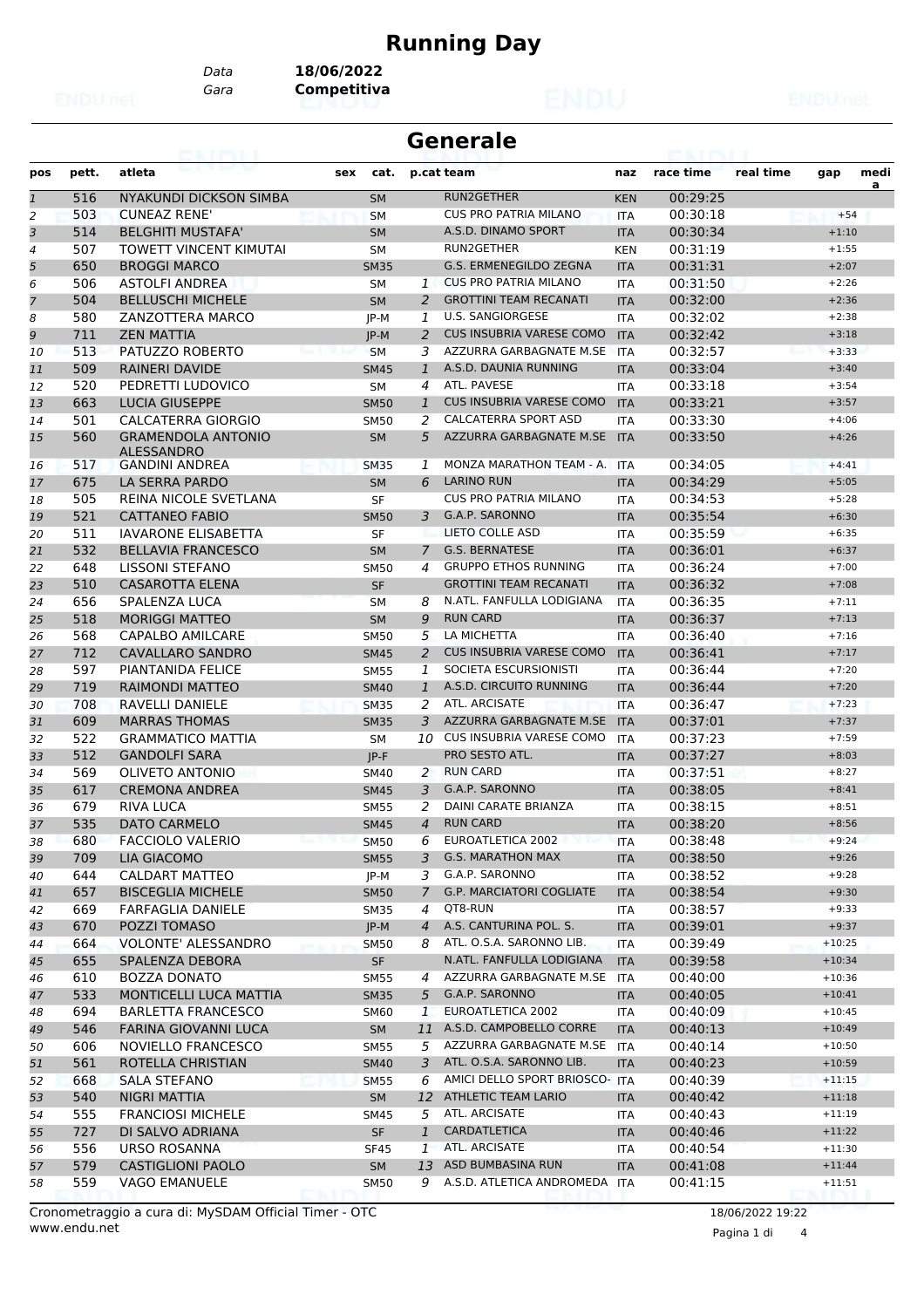## **Generale**

| pos        | pett.      | atleta                                            | sex<br>cat.         |                   | p.cat team                                            | naz                      | race time            | real time | gap                  | medi<br>a |
|------------|------------|---------------------------------------------------|---------------------|-------------------|-------------------------------------------------------|--------------------------|----------------------|-----------|----------------------|-----------|
| 59         | 593        | <b>CIRILLO LUIGI</b>                              | <b>SM50</b>         |                   | 10 ATL. VERBANO                                       | <b>ITA</b>               | 00:41:18             |           | $+11:54$             |           |
| 60         | 588        | <b>MALVESTITI FABIO</b>                           | SM60                | 2                 | ATL. ARCISATE                                         | <b>ITA</b>               | 00:41:26             |           | $+12:02$             |           |
| 61         | 706        | <b>QUEQUESANA MAMANI</b><br>EDDY                  | <b>SM45</b>         | 6                 | <b>G.S. MONTESTELLA</b><br><b>BOL</b>                 |                          | 00:41:29             |           | $+12:05$             |           |
| 62         | 658        | <b>COLOMBO MIRKO</b>                              | <b>SM50</b>         | 11                | ATL. O.S.A. SARONNO LIB.                              | <b>ITA</b>               | 00:41:44             |           | $+12:20$             |           |
| 63         | 594        | <b>GALVANI MARA</b>                               | <b>SF</b>           | $\overline{2}$    | <b>RUN CARD</b>                                       | <b>ITA</b>               | 00:41:44             |           | $+12:20$             |           |
| 64         | 632        | PITTONI CRISTIAN                                  | <b>SM45</b>         | 7                 | G.A.P. SARONNO                                        | <b>ITA</b>               | 00:41:45             |           | $+12:21$             |           |
| 65         | 602        | <b>BELLITTI SIMONE</b>                            | $JP-M$              | 5                 | ATL. O.S.A. SARONNO LIB.                              | <b>ITA</b>               | 00:41:55             |           | $+12:31$             |           |
| 66         | 724        | <b>TORRI ANDREA</b>                               | <b>SM</b>           | 14                | ASD ATLETICA PIDAGGIA 1528                            | <b>ITA</b>               | 00:41:59             |           | $+12:35$             |           |
| 67         | 692        | PITZALIS MARCO                                    | $JP-M$              | 6                 | AZZURRA GARBAGNATE M.SE<br>12 P.B.M. BOVISIO MASCIAGO | <b>ITA</b>               | 00:42:00<br>00:42:03 |           | $+12:36$             |           |
| 68         | 699        | <b>FABIANO FRANCO DANIELE</b>                     | SM50                |                   | <b>MARATHON CLUB IMPERIA</b>                          | <b>ITA</b>               |                      |           | $+12:39$             |           |
| 69         | 567<br>571 | <b>GIRAUDO BRUNO</b><br>CIMNAGHI MARTINA MARIA    | <b>SM50</b>         | 13                | <b>U.S. SANGIORGESE</b>                               | <b>ITA</b>               | 00:42:05<br>00:42:06 |           | $+12:41$<br>$+12:42$ |           |
| 70         | 702        | <b>IMPERATO STEFANIA</b>                          | JP-F<br><b>SF40</b> | 1<br>$\mathbf{1}$ | LA MICHETTA                                           | <b>ITA</b><br><b>ITA</b> | 00:42:11             |           | $+12:47$             |           |
| 71         | 653        | <b>BANDIRALI ROBERTO</b>                          | <b>SM50</b>         |                   | 14 RUN CARD                                           | <b>ITA</b>               | 00:42:18             |           | $+12:54$             |           |
| 72<br>73   | 640        | PANFILO STEFANO                                   | <b>SM45</b>         | 8                 | G.A.P. SARONNO                                        | <b>ITA</b>               | 00:42:35             |           | $+13:11$             |           |
| 74         | 576        | <b>MARINO MARCO</b>                               | SM50                | 15                | <b>MARCIATORI SAN GIORGIO</b>                         | <b>ITA</b>               | 00:42:35             |           | $+13:11$             |           |
| 75         | 541        | <b>CAMAGNI DAVIDE</b>                             | <b>SM45</b>         | 9                 | <b>RUN CARD</b>                                       | <b>ITA</b>               | 00:42:40             |           | $+13:16$             |           |
| 76         | 674        | <b>BELTEMPO ANTONIO</b>                           | SM40                | $\overline{4}$    | LA MICHETTA                                           | <b>ITA</b>               | 00:42:56             |           | $+13:32$             |           |
| 77         | 695        | PALMIERI MARTINO                                  | <b>SM65</b>         | $\mathbf{1}$      | <b>EUROATLETICA 2002</b>                              | <b>ITA</b>               | 00:43:01             |           | $+13:37$             |           |
| 78         | 749        | <b>BERNASCONI CARLO</b>                           | <b>SM55</b>         | $\overline{7}$    | G.A.P. SARONNO                                        | <b>ITA</b>               | 00:43:04             |           | $+13:40$             |           |
| 79         | 542        | <b>BERGANTIN LUCA</b>                             | <b>SM</b>           | 15                | ATLETICA OVEST TICINO                                 | <b>ITA</b>               | 00:43:23             |           | $+13:59$             |           |
| 80         | 698        | <b>BRAGGION CORRADO</b>                           | <b>SM55</b>         | 8                 | P.B.M. BOVISIO MASCIAGO                               | <b>ITA</b>               | 00:43:23             |           | $+13:59$             |           |
| 81         | 577        | <b>BRENNA NAZZARENA</b>                           | <b>SF45</b>         | 2                 | <b>RUN CARD</b>                                       | <b>ITA</b>               | 00:43:24             |           | $+14:00$             |           |
| 82         | 612        | ORLANDO DOMENICO                                  | SM60                | 3                 | AZZURRA GARBAGNATE M.SE                               | <b>ITA</b>               | 00:43:30             |           | $+14:06$             |           |
| 83         | 564        | POCHINTESTA ROSA                                  | <b>SF40</b>         | $\overline{2}$    | QT8-RUN                                               | <b>ITA</b>               | 00:43:35             |           | $+14:11$             |           |
| 84         | 538        | <b>MOSCA OMAR</b>                                 | SM40                | 5                 | <b>RUN CARD</b>                                       | <b>ITA</b>               | 00:43:38             |           | $+14:14$             |           |
| 85         | 721        | <b>FISICARO GIUSEPPE</b>                          | <b>SM60</b>         | $\overline{4}$    | <b>FIDAL RUNCARD</b>                                  | <b>ITA</b>               | 00:43:53             |           | $+14:29$             |           |
| 86         | 587        | LURATI MATTIA                                     | <b>SM40</b>         | 6                 | <b>ATHLETIC TEAM LARIO</b>                            | <b>ITA</b>               | 00:43:54             |           | $+14:30$             |           |
| 87         | 673        | DELLA MARTINA DANIELE                             | <b>SM50</b>         | 16                | <b>ATLETICA 3V</b>                                    | <b>ITA</b>               | 00:44:05             |           | $+14:41$             |           |
| 88         | 713        | <b>OVENS ANDREW JOHN</b>                          | SM50                | 17                | <b>RUNNING SARONNO</b>                                | <b>ITA</b>               | 00:44:06             |           | $+14:42$             |           |
| 89         | 672        | <b>IANNELLO ANNA MARIA</b>                        | <b>SF45</b>         | 3                 | P&C PODISMOECAZZEGGIO                                 | <b>ITA</b>               | 00:44:08             |           | $+14:44$             |           |
| 90         | 575        | <b>MURATORE ROBERTO</b>                           | <b>SM45</b>         | 10                | <b>ZEROTRIUNO TRIATHLON</b>                           | <b>ITA</b>               | 00:44:09             |           | $+14:45$             |           |
| 91         | 645        | PINTUS PATRIZIO                                   | <b>SM50</b>         |                   | 18 G.A.P. SARONNO                                     | <b>ITA</b>               | 00:44:10             |           | $+14:46$             |           |
| 92         | 660        | PINI STEFANO                                      | <b>SM55</b>         | 9                 | POLISPORTIVA SALUS                                    | <b>ITA</b>               | 00:44:14             |           | $+14:50$             |           |
| 93         | 662        | <b>FAVA STEFANO</b>                               | <b>SM45</b>         | 11                | G.A.P. SARONNO                                        | <b>ITA</b>               | 00:44:18             |           | $+14:54$             |           |
| 94         | 666        | <b>AGOSTONI ELENA</b>                             | <b>SF35</b>         | 1                 | G.S. AVIS - SEREGNO                                   | <b>ITA</b>               | 00:44:21             |           | $+14:57$             |           |
| 95         | 667        | <b>BARBUGIAN RENZO</b>                            | <b>SM55</b>         | 10                | SSD RCS ACTIVE TEAM A R.L.                            | <b>ITA</b>               | 00:44:21             |           | $+14:57$             |           |
| 96         | 633        | <b>SCIARAPPA FRANCO</b>                           | <b>SM55</b>         |                   | 11 G.A.P. SARONNO                                     | <b>ITA</b>               | 00:44:23             |           | $+14:59$             |           |
| 97         | 570        | <b>DUCA FRANCESCA</b>                             | SF50                |                   | 1 G.P. TALAMONA                                       | <b>ITA</b>               | 00:44:24             |           | $+15:00$             |           |
| 98         | 683        | LAZZATI ANDREA                                    | SM45                |                   | 12 VIRTUS GROANE                                      | ITA                      | 00:44:32             |           | $+15:08$             |           |
| 99         | 566        | <b>TURCHIANO MICHELE</b>                          | <b>SM55</b>         | 12                | <b>MARATHON CLUB IMPERIA</b>                          | <b>ITA</b>               | 00:44:36             |           | $+15:12$             |           |
| 100        | 537        | DE LUCIA CARMEN                                   | <b>SF45</b>         | 4                 | ASD ATLETICA PIDAGGIA 1528                            | <b>ITA</b>               | 00:44:48             |           | $+15:24$             |           |
| 101        | 686        | <b>BARTOLI SEBASTIANO</b>                         | <b>SM35</b>         | 6                 | <b>ATHLETIC TEAM LARIO</b>                            | <b>ITA</b>               | 00:44:56             |           | $+15:32$             |           |
| 102        | 629        | OLIVA ALBERTO                                     | <b>SM60</b>         | 5                 | G.A.P. SARONNO                                        | ITA                      | 00:45:02             |           | $+15:38$             |           |
| 103        | 595        | <b>RADICE CHIARA</b>                              | <b>SF45</b>         | 5                 | ATL. O.S.A. SARONNO LIB.                              | <b>ITA</b>               | 00:45:10             |           | $+15:46$             |           |
| 104        | 553        | PRONESTI ENZO                                     | <b>SM65</b>         | 2                 | ATL. MALNATE                                          | <b>ITA</b>               | 00:45:18             |           | $+15:54$             |           |
| 105        | 710        | <b>PUGGIONI LUIGI</b>                             | $SM70+$             | $\mathbf{1}$      | ATHLETIC TEAM LARIO                                   | <b>ITA</b>               | 00:45:26             |           | $+16:02$             |           |
| 106        | 639        | <b>ZANARDI PAOLO</b>                              | SM50                | 19                | G.A.P. SARONNO                                        | ITA                      | 00:45:26             |           | $+16:02$             |           |
| 107        | 637        | <b>GIGANTE ROCCO</b>                              | <b>SM60</b>         | 6                 | G.A.P. SARONNO<br>20 P.B.M. BOVISIO MASCIAGO          | <b>ITA</b>               | 00:45:27             |           | $+16:03$             |           |
| 108        | 697        | <b>LENTINI ROBERTO</b>                            | <b>SM50</b>         |                   |                                                       | <b>ITA</b>               | 00:45:27             |           | $+16:03$<br>$+16:12$ |           |
| 109        | 557        | RESTELLI ALESSANDRO                               | <b>SM55</b>         |                   | 13 ATL. BRESSO<br>13 POLISPORTIVA SALUS               | <b>ITA</b>               | 00:45:36             |           | $+16:25$             |           |
| 110        | 671<br>715 | <b>GHIRIMOLDI DAVIDE</b><br><b>CEGLIA ROBERTO</b> | SM45<br><b>SM50</b> |                   | 21 AZZURRA GARBAGNATE M.SE                            | ITA<br><b>ITA</b>        | 00:45:49<br>00:46:02 |           | $+16:38$             |           |
| 111        | 615        | <b>VILLA MARIA ROSA</b>                           |                     | $\mathbf{1}$      | AZZURRA GARBAGNATE M.SE                               | <b>ITA</b>               | 00:46:03             |           | $+16:39$             |           |
| 112<br>113 | 642        | <b>AMBROSI STEFANO</b>                            | SF55<br><b>SM</b>   |                   | 16 G.A.P. SARONNO                                     | <b>ITA</b>               | 00:46:07             |           | $+16:43$             |           |
| 114        | 707        | SALVAGGIO FABIO                                   | SM45                |                   | 14 G.A.P. SARONNO                                     | ITA                      | 00:46:09             |           | $+16:45$             |           |
| 115        | 527        | <b>CERIANI ALBERTO</b>                            | <b>SM50</b>         |                   | 22 ATLETICA 3V                                        | <b>ITA</b>               | 00:46:10             |           | $+16:46$             |           |
| 116        | 539        | SERAFIN ANDREA                                    | <b>SM50</b>         |                   | 23 EUROATLETICA 2002                                  | <b>ITA</b>               | 00:46:18             |           | $+16:54$             |           |
| 117        | 589        | PREATONI RAFFAELLA                                | <b>SF45</b>         | 6                 | EUROATLETICA 2002                                     | <b>ITA</b>               | 00:46:22             |           | $+16:58$             |           |
| 118        | 705        | <b>FRASSON TIZIANA</b>                            | <b>SF40</b>         | 3                 | ASD BUMBASINA RUN                                     | ITA                      | 00:46:38             |           | $+17:14$             |           |
| 119        | 536        | TAMBURELLI ANDREA                                 | SM                  | 17                | ATHLETIC TEAM LARIO                                   | <b>ITA</b>               | 00:46:42             |           | $+17:18$             |           |
| 120        | 722        | <b>BELLINTANI FABIO</b>                           | SM45                |                   | 15 ATL. VERBANO                                       | <b>ITA</b>               | 00:46:52             |           | $+17:28$             |           |
| 121        | 641        | <b>SALA FABRIZIO</b>                              | <b>SM50</b>         |                   | 24 G.A.P. SARONNO                                     | <b>ITA</b>               | 00:47:00             |           | $+17:36$             |           |
|            |            |                                                   |                     |                   |                                                       |                          |                      |           |                      |           |

Pagina 2 di 4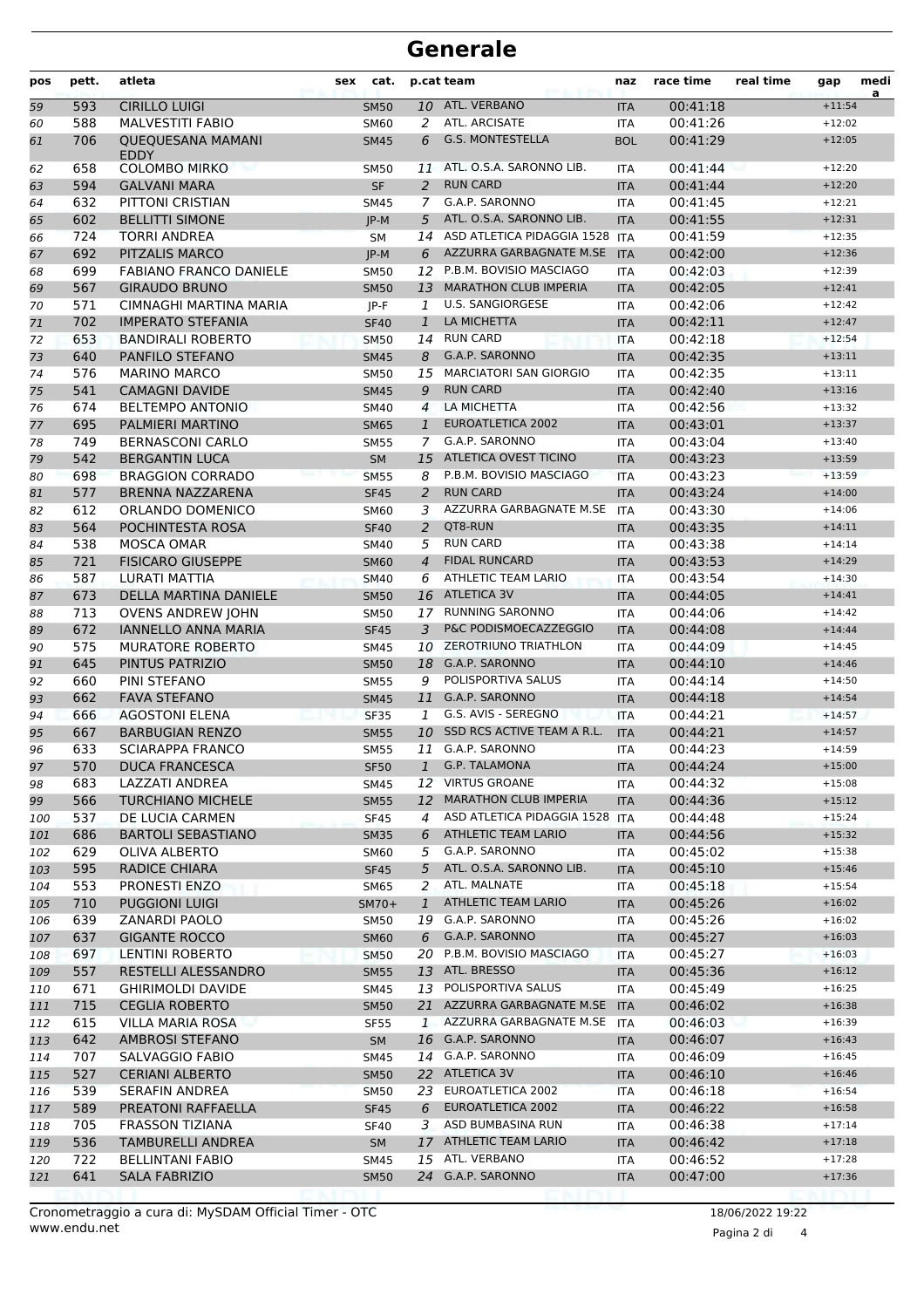## **Generale**

| 16 AZZURRA GARBAGNATE M.SE<br>00:47:05<br>748<br><b>GRANATIERO ROBERTO</b><br><b>ITA</b><br>$+17:41$<br>122<br><b>SM45</b><br>G.A.P. SARONNO<br>628<br><b>COLOMBO ANNALISA</b><br><b>SF45</b><br>7<br>00:47:05<br>123<br><b>ITA</b><br>$+17:41$<br>716<br><b>BILOGRAVIC SASCIA</b><br><b>FIDAL RUNCARD</b><br><b>SM45</b><br>17<br><b>ITA</b><br>00:47:22<br>124<br>$+17:58$<br>14 AZZURRA GARBAGNATE M.SE<br>608<br>LONIGRO MAURIZIO<br>00:47:33<br>$+18:09$<br>125<br><b>SM55</b><br><b>ITA</b><br><b>RUN CARD</b><br>526<br>ALBERIO DANIELE ANGELO<br><b>SM45</b><br>00:47:36<br>126<br>18<br><b>ITA</b><br>$+18:12$<br>AZZURRA GARBAGNATE M.SE<br>558<br><b>GARIBOLDI GIANLUCA</b><br><b>SM35</b><br><b>ITA</b><br>00:47:42<br>127<br>$+18:18$<br>7<br><b>EUROATLETICA 2002</b><br><b>CONTI CIRINO</b><br>578<br>00:47:47<br>$+18:23$<br>128<br><b>SM60</b><br>7<br><b>ITA</b><br>G.A.P. SARONNO<br>624<br><b>GALLI ANDREA</b><br><b>SM40</b><br>00:47:57<br>129<br>7<br><b>ITA</b><br>$+18:33$<br><b>LORENZINI SILVIA</b><br><b>SF</b><br>G.S. ZELOFORAMAGNO<br>665<br>00:48:00<br>130<br>3<br><b>ITA</b><br>$+18:36$<br><b>RUN CARD</b><br>$+18:56$<br>562<br><b>COMERIO CRISTINA</b><br>00:48:20<br>131<br><b>SF40</b><br>4<br><b>ITA</b><br>574<br>ATL. MALNATE<br>00:48:22<br>132<br><b>CARONNO ROBERTO</b><br>15<br>$+18:58$<br><b>SM55</b><br><b>ITA</b><br>25 G.A.P. SARONNO<br>630<br>ANNUCCI ROBERTO<br><b>SM50</b><br>00:48:23<br>$+18:59$<br>133<br><b>ITA</b><br>16 AZZURRA GARBAGNATE M.SE<br>613<br><b>GRIFA MARIO</b><br><b>ITA</b><br>00:48:28<br>$+19:04$<br>134<br><b>SM55</b><br>688<br>26 G.S. C.S.I. MORBEGNO<br><b>TARCHINI ENRICO</b><br><b>SM50</b><br>00:48:33<br>135<br><b>ITA</b><br>$+19:09$<br>554<br><b>VERDE PISELLO GROUP</b><br>DE GIACOMO GIOVANNI<br>17<br>00:48:47<br><b>SM55</b><br>136<br><b>ITA</b><br>$+19:23$<br>ASD POLISPORTIVA ROVINATA<br>598<br><b>MANZINI ANCILLA</b><br>00:48:51<br>$+19:27$<br>137<br><b>SF55</b><br>2<br><b>ITA</b><br><b>RUN CARD</b><br>590<br><b>MARUELLI DAVIDE</b><br><b>SM</b><br>00:49:02<br>138<br>18<br><b>ITA</b><br>$+19:38$<br>27 AZZURRA GARBAGNATE M.SE<br>611<br><b>ZINGARELLI FELICE</b><br>00:49:05<br>SM50<br><b>ITA</b><br>$+19:41$<br>139<br><b>GRUPPO ETHOS RUNNING</b><br>649<br>DI MODUGNO FRANCESCA<br>00:49:13<br>140<br><b>SF35</b><br>2<br><b>ITA</b><br>$+19:48$<br>G.A.P. SARONNO<br>619<br><b>ANTONIETTI DARIS</b><br>SM60<br>00:49:17<br>8<br><b>ITA</b><br>$+19:53$<br>141<br><b>RUNNERS DESIO</b><br>600<br>RADAELLI MARIA CRISTINA<br>8<br>00:49:17<br><b>SF45</b><br>$+19:53$<br><b>ITA</b><br>142<br><b>RUNNERS DESIO</b><br>599<br>DE BENEDETTO DARIO<br>00:49:18<br>$+19:54$<br>143<br><b>SM45</b><br>19<br><b>ITA</b><br>RUNNERS LEGNANO SSD ARL<br>144<br>690<br><b>TAGLIORETTI ANNIBALE</b><br><b>ITA</b><br>00:49:37<br>$+20:13$<br><b>SM40</b><br>8<br>G.A.P. SARONNO<br>646<br><b>MARCOMIN LORENZO</b><br>00:49:40<br>$+20:16$<br>SM60<br>9<br>145<br><b>ITA</b><br>TEAM 3 ESSE<br>548<br>SANDRI LAURO MARIA<br>00:49:42<br>$+20:18$<br>146<br><b>SM65</b><br>3<br><b>ITA</b><br><b>VERDE PISELLO GROUP</b><br>591<br>RAMETTA DARIO<br>00:49:56<br>147<br><b>SM35</b><br>8<br><b>ITA</b><br>$+20:32$<br><b>MANERANNERS</b><br>601<br>FERRARI CARLO ALBERTO<br>9<br>00:50:01<br><b>SM40</b><br><b>ITA</b><br>$+20:37$<br>148<br><b>G.S. MONTESTELLA</b><br>700<br>MANARA ELENA<br>00:50:02<br>$+20:38$<br>149<br><b>SF40</b><br>5<br><b>ITA</b><br>G.A.P. SARONNO<br>636<br>SAMBROTTA PAOLO<br>00:50:03<br>150<br><b>SM65</b><br>4<br><b>ITA</b><br>$+20:39$<br><b>RUN CARD</b><br>581<br>OSSOLA MARCO<br>00:50:08<br>9<br>$+20:44$<br>151<br><b>SM35</b><br><b>ITA</b><br>POL. AIROLDI ORIGGIO<br>528<br><b>CERIANI CHIARA</b><br><b>SF35</b><br>3<br>00:50:14<br>152<br><b>ITA</b><br>$+20:50$<br><b>RUN CARD</b><br>582<br>TAGLIABUE CALIMERO<br>SM60<br>10<br><b>ITA</b><br>00:50:18<br>153<br>$+20:54$<br>643<br><b>G.A.P. SARONNO</b><br>DOARDO DIEGO<br>00:50:31<br>10<br>$+21:07$<br>154<br><b>SM40</b><br><b>ITA</b><br>G.S. AVIS - SEREGNO<br>659<br>SANSONNE ROBERTO<br>00:50:36<br>155<br><b>SM55</b><br>18<br><b>ITA</b><br>$+21:12$<br>G.A.P. SARONNO<br>635<br>PIGOZZI MARTA<br><b>SF40</b><br>00:50:43<br>$+21:19$<br>156<br>6<br><b>ITA</b><br>G.A.P. SARONNO<br>652<br><b>RAIMONDI MARCO</b><br>$+21:30$<br><b>SM50</b><br>28<br><b>ITA</b><br>00:50:54<br>157<br><b>RUN CARD</b><br>ROTONDI MAURO<br>693<br>29<br>00:51:08<br>158<br><b>SM50</b><br><b>ITA</b><br>$+21:44$<br><b>EDOARDO</b><br>30 G.A.P. SARONNO<br>618<br>00:51:24<br>159<br>ABENI STEFANO<br><b>SM50</b><br><b>ITA</b><br>$+22:00$<br>11 G.A.P. SARONNO<br>00:51:35<br>TRAGELLA CLAUDIO<br>691<br>160<br>SM60<br><b>IIA</b><br>$+22:11$<br>ATL. MUGGIO'<br>543<br>RIGAMONTI CHIARA<br>00:51:40<br>$+22:16$<br><b>SF40</b><br>$7^{\circ}$<br><b>ITA</b><br>161<br><b>RUN CARD</b><br>703<br>PODDA LAURA<br>8<br>00:52:16<br>$+22:52$<br>162<br><b>SF40</b><br><b>ITA</b><br><b>RUNNING SARONNO</b><br>551<br>FRIZZIERO EZIO RICCARDO<br>19<br>00:52:19<br>$+22:55$<br>163<br><b>SM55</b><br>ITA<br>AZZURRA GARBAGNATE M.SE<br>$+23:09$<br>605<br><b>CALAMONICI RAFFAELE</b><br><b>SM65</b><br>5<br><b>ITA</b><br>00:52:33<br>164<br>AZZURRA GARBAGNATE M.SE ITA<br>614<br>CARDAZZO SILVIA<br>00:52:33<br>$+23:09$<br><b>SF50</b><br>2<br>165<br>547<br><b>RUN CARD</b><br>PIZZI STEFANO<br>11<br>00:52:35<br>$+23:11$<br><b>SM40</b><br><b>ITA</b><br>166<br>ATL. O.S.A. SARONNO LIB.<br>718<br><b>MARCHESI FRANCESCA</b><br>$+23:36$<br>2<br>00:53:00<br>JP-F<br>ITA<br>167<br><b>MARIA</b><br>AMATORI ATL. CASORATE S.<br><b>VIRGIS LEOPOLDA</b><br>00:53:07<br>$+23:43$<br>723<br>3<br><b>ITA</b><br>168<br><b>SF55</b><br><b>RUNNING SARONNO</b><br>604<br>ROBUSTELLI GUIDO<br>00:53:11<br>169<br>SM45<br>20<br>ITA<br>$+23:47$<br>G.A.P. SARONNO<br>620<br>PAVAN STEFANIA<br>00:53:17<br>$+23:53$<br>170<br><b>SF50</b><br>3<br><b>ITA</b><br>G.A.P. SARONNO<br>$+23:54$<br>634<br><b>MERLI GIUSEPPE</b><br><b>SM60</b><br>00:53:18<br>12<br>ITA<br>171<br>G.P. VILLASANTESE<br>726<br><b>CASIRAGHI AMEDEO</b><br>6<br>00:53:20<br>$+23:56$<br>172<br><b>SM65</b><br><b>ITA</b><br>10 G.A.P. SARONNO<br>627<br>MATERA VITTORIO<br>00:53:53<br>$+24:29$<br><b>SM35</b><br>173<br><b>ITA</b><br><b>RUNNING SARONNO</b><br>717<br>ROSENFELD EVA ADRIANA<br>9<br>00:54:16<br>$+24:52$<br><b>SF40</b><br><b>ITA</b><br>174<br>CARLOTTA<br>G.A.P. SARONNO<br>685<br><b>MONTANI FABIO MARCO</b><br>00:54:21<br>$+24:57$<br>21<br>175<br>SM45<br>ITA<br>G.A.P. SARONNO<br>638<br><b>SETTEMBRINI GEMMA</b><br>00:55:25<br>176<br><b>SF55</b><br>$\overline{4}$<br><b>ITA</b><br>$+26:01$<br>20 G.A.P. SARONNO<br>725<br><b>BERTUOLO FABIO</b><br>00:55:27<br>$+26:03$<br>177<br><b>SM55</b><br><b>ITA</b><br><b>FIDAL RUNCARD</b><br>$+26:08$<br>714<br><b>PROCOPIO FRANCESCO</b><br>11<br>00:55:32<br>178<br><b>SM35</b><br><b>ITA</b><br>552<br><b>RUNNING SARONNO</b><br>CROZZOLETTO GIGLIOLA<br>00:56:00<br>$+26:36$<br>179<br><b>SF55</b><br>5<br><b>ITA</b><br>ATL. VERBANO<br>545<br><b>BERTOLINI DANILO</b><br>$7^{\circ}$<br>00:56:17<br>$+26:53$<br><b>SM65</b><br>180<br><b>ITA</b><br>G.A.P. SARONNO<br>631<br><b>FRASCADORE ANGELO</b><br>$+27:10$<br><b>SM65</b><br>00:56:34<br>8<br>ITA<br>181<br><b>RUN CARD</b><br><b>RIGGI ROSARIO</b><br>596<br>12<br>00:56:45<br>$+27:21$<br>182<br><b>SM40</b><br><b>ITA</b><br>G.A.P. SARONNO<br>626<br><b>CASTIGLIONI CRISTINA</b><br>00:57:39<br>9<br>$+28:15$<br>183<br><b>SF45</b><br>ITA | pos | pett. | atleta | cat.<br>sex | p.cat team | naz | race time | real time | gap | medi<br>a |
|--------------------------------------------------------------------------------------------------------------------------------------------------------------------------------------------------------------------------------------------------------------------------------------------------------------------------------------------------------------------------------------------------------------------------------------------------------------------------------------------------------------------------------------------------------------------------------------------------------------------------------------------------------------------------------------------------------------------------------------------------------------------------------------------------------------------------------------------------------------------------------------------------------------------------------------------------------------------------------------------------------------------------------------------------------------------------------------------------------------------------------------------------------------------------------------------------------------------------------------------------------------------------------------------------------------------------------------------------------------------------------------------------------------------------------------------------------------------------------------------------------------------------------------------------------------------------------------------------------------------------------------------------------------------------------------------------------------------------------------------------------------------------------------------------------------------------------------------------------------------------------------------------------------------------------------------------------------------------------------------------------------------------------------------------------------------------------------------------------------------------------------------------------------------------------------------------------------------------------------------------------------------------------------------------------------------------------------------------------------------------------------------------------------------------------------------------------------------------------------------------------------------------------------------------------------------------------------------------------------------------------------------------------------------------------------------------------------------------------------------------------------------------------------------------------------------------------------------------------------------------------------------------------------------------------------------------------------------------------------------------------------------------------------------------------------------------------------------------------------------------------------------------------------------------------------------------------------------------------------------------------------------------------------------------------------------------------------------------------------------------------------------------------------------------------------------------------------------------------------------------------------------------------------------------------------------------------------------------------------------------------------------------------------------------------------------------------------------------------------------------------------------------------------------------------------------------------------------------------------------------------------------------------------------------------------------------------------------------------------------------------------------------------------------------------------------------------------------------------------------------------------------------------------------------------------------------------------------------------------------------------------------------------------------------------------------------------------------------------------------------------------------------------------------------------------------------------------------------------------------------------------------------------------------------------------------------------------------------------------------------------------------------------------------------------------------------------------------------------------------------------------------------------------------------------------------------------------------------------------------------------------------------------------------------------------------------------------------------------------------------------------------------------------------------------------------------------------------------------------------------------------------------------------------------------------------------------------------------------------------------------------------------------------------------------------------------------------------------------------------------------------------------------------------------------------------------------------------------------------------------------------------------------------------------------------------------------------------------------------------------------------------------------------------------------------------------------------------------------------------------------------------------------------------------------------------------------------------------------------------------------------------------------------------------------------------------------------------------------------------------------------------------------------------------------------------------------------------------------------------------------------------------------------------------------------------------------------------------------------------------------------------------------------------------------------------------------------------------------------------------------------------------------------------------------------------------------------------------------------------------------------------------------------------------------------------------------------------------------------------------------------------------------------------------------------------------------------------------------------------------------------------------------------------------------------------------------------------------------------------------------------------------------------------------------------------------------------------------------------------------------------------------------------------------------------------------------------------------------------------------------------------------------------------------------------------------------------------------------------------------------------------------------------------------------------------------------------------------------------------------------------------------------------------------------------------------------------------------------------------------------------------------------------------------------|-----|-------|--------|-------------|------------|-----|-----------|-----------|-----|-----------|
|                                                                                                                                                                                                                                                                                                                                                                                                                                                                                                                                                                                                                                                                                                                                                                                                                                                                                                                                                                                                                                                                                                                                                                                                                                                                                                                                                                                                                                                                                                                                                                                                                                                                                                                                                                                                                                                                                                                                                                                                                                                                                                                                                                                                                                                                                                                                                                                                                                                                                                                                                                                                                                                                                                                                                                                                                                                                                                                                                                                                                                                                                                                                                                                                                                                                                                                                                                                                                                                                                                                                                                                                                                                                                                                                                                                                                                                                                                                                                                                                                                                                                                                                                                                                                                                                                                                                                                                                                                                                                                                                                                                                                                                                                                                                                                                                                                                                                                                                                                                                                                                                                                                                                                                                                                                                                                                                                                                                                                                                                                                                                                                                                                                                                                                                                                                                                                                                                                                                                                                                                                                                                                                                                                                                                                                                                                                                                                                                                                                                                                                                                                                                                                                                                                                                                                                                                                                                                                                                                                                                                                                                                                                                                                                                                                                                                                                                                                                                                                                                                                                                                        |     |       |        |             |            |     |           |           |     |           |
|                                                                                                                                                                                                                                                                                                                                                                                                                                                                                                                                                                                                                                                                                                                                                                                                                                                                                                                                                                                                                                                                                                                                                                                                                                                                                                                                                                                                                                                                                                                                                                                                                                                                                                                                                                                                                                                                                                                                                                                                                                                                                                                                                                                                                                                                                                                                                                                                                                                                                                                                                                                                                                                                                                                                                                                                                                                                                                                                                                                                                                                                                                                                                                                                                                                                                                                                                                                                                                                                                                                                                                                                                                                                                                                                                                                                                                                                                                                                                                                                                                                                                                                                                                                                                                                                                                                                                                                                                                                                                                                                                                                                                                                                                                                                                                                                                                                                                                                                                                                                                                                                                                                                                                                                                                                                                                                                                                                                                                                                                                                                                                                                                                                                                                                                                                                                                                                                                                                                                                                                                                                                                                                                                                                                                                                                                                                                                                                                                                                                                                                                                                                                                                                                                                                                                                                                                                                                                                                                                                                                                                                                                                                                                                                                                                                                                                                                                                                                                                                                                                                                                        |     |       |        |             |            |     |           |           |     |           |
|                                                                                                                                                                                                                                                                                                                                                                                                                                                                                                                                                                                                                                                                                                                                                                                                                                                                                                                                                                                                                                                                                                                                                                                                                                                                                                                                                                                                                                                                                                                                                                                                                                                                                                                                                                                                                                                                                                                                                                                                                                                                                                                                                                                                                                                                                                                                                                                                                                                                                                                                                                                                                                                                                                                                                                                                                                                                                                                                                                                                                                                                                                                                                                                                                                                                                                                                                                                                                                                                                                                                                                                                                                                                                                                                                                                                                                                                                                                                                                                                                                                                                                                                                                                                                                                                                                                                                                                                                                                                                                                                                                                                                                                                                                                                                                                                                                                                                                                                                                                                                                                                                                                                                                                                                                                                                                                                                                                                                                                                                                                                                                                                                                                                                                                                                                                                                                                                                                                                                                                                                                                                                                                                                                                                                                                                                                                                                                                                                                                                                                                                                                                                                                                                                                                                                                                                                                                                                                                                                                                                                                                                                                                                                                                                                                                                                                                                                                                                                                                                                                                                                        |     |       |        |             |            |     |           |           |     |           |
|                                                                                                                                                                                                                                                                                                                                                                                                                                                                                                                                                                                                                                                                                                                                                                                                                                                                                                                                                                                                                                                                                                                                                                                                                                                                                                                                                                                                                                                                                                                                                                                                                                                                                                                                                                                                                                                                                                                                                                                                                                                                                                                                                                                                                                                                                                                                                                                                                                                                                                                                                                                                                                                                                                                                                                                                                                                                                                                                                                                                                                                                                                                                                                                                                                                                                                                                                                                                                                                                                                                                                                                                                                                                                                                                                                                                                                                                                                                                                                                                                                                                                                                                                                                                                                                                                                                                                                                                                                                                                                                                                                                                                                                                                                                                                                                                                                                                                                                                                                                                                                                                                                                                                                                                                                                                                                                                                                                                                                                                                                                                                                                                                                                                                                                                                                                                                                                                                                                                                                                                                                                                                                                                                                                                                                                                                                                                                                                                                                                                                                                                                                                                                                                                                                                                                                                                                                                                                                                                                                                                                                                                                                                                                                                                                                                                                                                                                                                                                                                                                                                                                        |     |       |        |             |            |     |           |           |     |           |
|                                                                                                                                                                                                                                                                                                                                                                                                                                                                                                                                                                                                                                                                                                                                                                                                                                                                                                                                                                                                                                                                                                                                                                                                                                                                                                                                                                                                                                                                                                                                                                                                                                                                                                                                                                                                                                                                                                                                                                                                                                                                                                                                                                                                                                                                                                                                                                                                                                                                                                                                                                                                                                                                                                                                                                                                                                                                                                                                                                                                                                                                                                                                                                                                                                                                                                                                                                                                                                                                                                                                                                                                                                                                                                                                                                                                                                                                                                                                                                                                                                                                                                                                                                                                                                                                                                                                                                                                                                                                                                                                                                                                                                                                                                                                                                                                                                                                                                                                                                                                                                                                                                                                                                                                                                                                                                                                                                                                                                                                                                                                                                                                                                                                                                                                                                                                                                                                                                                                                                                                                                                                                                                                                                                                                                                                                                                                                                                                                                                                                                                                                                                                                                                                                                                                                                                                                                                                                                                                                                                                                                                                                                                                                                                                                                                                                                                                                                                                                                                                                                                                                        |     |       |        |             |            |     |           |           |     |           |
|                                                                                                                                                                                                                                                                                                                                                                                                                                                                                                                                                                                                                                                                                                                                                                                                                                                                                                                                                                                                                                                                                                                                                                                                                                                                                                                                                                                                                                                                                                                                                                                                                                                                                                                                                                                                                                                                                                                                                                                                                                                                                                                                                                                                                                                                                                                                                                                                                                                                                                                                                                                                                                                                                                                                                                                                                                                                                                                                                                                                                                                                                                                                                                                                                                                                                                                                                                                                                                                                                                                                                                                                                                                                                                                                                                                                                                                                                                                                                                                                                                                                                                                                                                                                                                                                                                                                                                                                                                                                                                                                                                                                                                                                                                                                                                                                                                                                                                                                                                                                                                                                                                                                                                                                                                                                                                                                                                                                                                                                                                                                                                                                                                                                                                                                                                                                                                                                                                                                                                                                                                                                                                                                                                                                                                                                                                                                                                                                                                                                                                                                                                                                                                                                                                                                                                                                                                                                                                                                                                                                                                                                                                                                                                                                                                                                                                                                                                                                                                                                                                                                                        |     |       |        |             |            |     |           |           |     |           |
|                                                                                                                                                                                                                                                                                                                                                                                                                                                                                                                                                                                                                                                                                                                                                                                                                                                                                                                                                                                                                                                                                                                                                                                                                                                                                                                                                                                                                                                                                                                                                                                                                                                                                                                                                                                                                                                                                                                                                                                                                                                                                                                                                                                                                                                                                                                                                                                                                                                                                                                                                                                                                                                                                                                                                                                                                                                                                                                                                                                                                                                                                                                                                                                                                                                                                                                                                                                                                                                                                                                                                                                                                                                                                                                                                                                                                                                                                                                                                                                                                                                                                                                                                                                                                                                                                                                                                                                                                                                                                                                                                                                                                                                                                                                                                                                                                                                                                                                                                                                                                                                                                                                                                                                                                                                                                                                                                                                                                                                                                                                                                                                                                                                                                                                                                                                                                                                                                                                                                                                                                                                                                                                                                                                                                                                                                                                                                                                                                                                                                                                                                                                                                                                                                                                                                                                                                                                                                                                                                                                                                                                                                                                                                                                                                                                                                                                                                                                                                                                                                                                                                        |     |       |        |             |            |     |           |           |     |           |
|                                                                                                                                                                                                                                                                                                                                                                                                                                                                                                                                                                                                                                                                                                                                                                                                                                                                                                                                                                                                                                                                                                                                                                                                                                                                                                                                                                                                                                                                                                                                                                                                                                                                                                                                                                                                                                                                                                                                                                                                                                                                                                                                                                                                                                                                                                                                                                                                                                                                                                                                                                                                                                                                                                                                                                                                                                                                                                                                                                                                                                                                                                                                                                                                                                                                                                                                                                                                                                                                                                                                                                                                                                                                                                                                                                                                                                                                                                                                                                                                                                                                                                                                                                                                                                                                                                                                                                                                                                                                                                                                                                                                                                                                                                                                                                                                                                                                                                                                                                                                                                                                                                                                                                                                                                                                                                                                                                                                                                                                                                                                                                                                                                                                                                                                                                                                                                                                                                                                                                                                                                                                                                                                                                                                                                                                                                                                                                                                                                                                                                                                                                                                                                                                                                                                                                                                                                                                                                                                                                                                                                                                                                                                                                                                                                                                                                                                                                                                                                                                                                                                                        |     |       |        |             |            |     |           |           |     |           |
|                                                                                                                                                                                                                                                                                                                                                                                                                                                                                                                                                                                                                                                                                                                                                                                                                                                                                                                                                                                                                                                                                                                                                                                                                                                                                                                                                                                                                                                                                                                                                                                                                                                                                                                                                                                                                                                                                                                                                                                                                                                                                                                                                                                                                                                                                                                                                                                                                                                                                                                                                                                                                                                                                                                                                                                                                                                                                                                                                                                                                                                                                                                                                                                                                                                                                                                                                                                                                                                                                                                                                                                                                                                                                                                                                                                                                                                                                                                                                                                                                                                                                                                                                                                                                                                                                                                                                                                                                                                                                                                                                                                                                                                                                                                                                                                                                                                                                                                                                                                                                                                                                                                                                                                                                                                                                                                                                                                                                                                                                                                                                                                                                                                                                                                                                                                                                                                                                                                                                                                                                                                                                                                                                                                                                                                                                                                                                                                                                                                                                                                                                                                                                                                                                                                                                                                                                                                                                                                                                                                                                                                                                                                                                                                                                                                                                                                                                                                                                                                                                                                                                        |     |       |        |             |            |     |           |           |     |           |
|                                                                                                                                                                                                                                                                                                                                                                                                                                                                                                                                                                                                                                                                                                                                                                                                                                                                                                                                                                                                                                                                                                                                                                                                                                                                                                                                                                                                                                                                                                                                                                                                                                                                                                                                                                                                                                                                                                                                                                                                                                                                                                                                                                                                                                                                                                                                                                                                                                                                                                                                                                                                                                                                                                                                                                                                                                                                                                                                                                                                                                                                                                                                                                                                                                                                                                                                                                                                                                                                                                                                                                                                                                                                                                                                                                                                                                                                                                                                                                                                                                                                                                                                                                                                                                                                                                                                                                                                                                                                                                                                                                                                                                                                                                                                                                                                                                                                                                                                                                                                                                                                                                                                                                                                                                                                                                                                                                                                                                                                                                                                                                                                                                                                                                                                                                                                                                                                                                                                                                                                                                                                                                                                                                                                                                                                                                                                                                                                                                                                                                                                                                                                                                                                                                                                                                                                                                                                                                                                                                                                                                                                                                                                                                                                                                                                                                                                                                                                                                                                                                                                                        |     |       |        |             |            |     |           |           |     |           |
|                                                                                                                                                                                                                                                                                                                                                                                                                                                                                                                                                                                                                                                                                                                                                                                                                                                                                                                                                                                                                                                                                                                                                                                                                                                                                                                                                                                                                                                                                                                                                                                                                                                                                                                                                                                                                                                                                                                                                                                                                                                                                                                                                                                                                                                                                                                                                                                                                                                                                                                                                                                                                                                                                                                                                                                                                                                                                                                                                                                                                                                                                                                                                                                                                                                                                                                                                                                                                                                                                                                                                                                                                                                                                                                                                                                                                                                                                                                                                                                                                                                                                                                                                                                                                                                                                                                                                                                                                                                                                                                                                                                                                                                                                                                                                                                                                                                                                                                                                                                                                                                                                                                                                                                                                                                                                                                                                                                                                                                                                                                                                                                                                                                                                                                                                                                                                                                                                                                                                                                                                                                                                                                                                                                                                                                                                                                                                                                                                                                                                                                                                                                                                                                                                                                                                                                                                                                                                                                                                                                                                                                                                                                                                                                                                                                                                                                                                                                                                                                                                                                                                        |     |       |        |             |            |     |           |           |     |           |
|                                                                                                                                                                                                                                                                                                                                                                                                                                                                                                                                                                                                                                                                                                                                                                                                                                                                                                                                                                                                                                                                                                                                                                                                                                                                                                                                                                                                                                                                                                                                                                                                                                                                                                                                                                                                                                                                                                                                                                                                                                                                                                                                                                                                                                                                                                                                                                                                                                                                                                                                                                                                                                                                                                                                                                                                                                                                                                                                                                                                                                                                                                                                                                                                                                                                                                                                                                                                                                                                                                                                                                                                                                                                                                                                                                                                                                                                                                                                                                                                                                                                                                                                                                                                                                                                                                                                                                                                                                                                                                                                                                                                                                                                                                                                                                                                                                                                                                                                                                                                                                                                                                                                                                                                                                                                                                                                                                                                                                                                                                                                                                                                                                                                                                                                                                                                                                                                                                                                                                                                                                                                                                                                                                                                                                                                                                                                                                                                                                                                                                                                                                                                                                                                                                                                                                                                                                                                                                                                                                                                                                                                                                                                                                                                                                                                                                                                                                                                                                                                                                                                                        |     |       |        |             |            |     |           |           |     |           |
|                                                                                                                                                                                                                                                                                                                                                                                                                                                                                                                                                                                                                                                                                                                                                                                                                                                                                                                                                                                                                                                                                                                                                                                                                                                                                                                                                                                                                                                                                                                                                                                                                                                                                                                                                                                                                                                                                                                                                                                                                                                                                                                                                                                                                                                                                                                                                                                                                                                                                                                                                                                                                                                                                                                                                                                                                                                                                                                                                                                                                                                                                                                                                                                                                                                                                                                                                                                                                                                                                                                                                                                                                                                                                                                                                                                                                                                                                                                                                                                                                                                                                                                                                                                                                                                                                                                                                                                                                                                                                                                                                                                                                                                                                                                                                                                                                                                                                                                                                                                                                                                                                                                                                                                                                                                                                                                                                                                                                                                                                                                                                                                                                                                                                                                                                                                                                                                                                                                                                                                                                                                                                                                                                                                                                                                                                                                                                                                                                                                                                                                                                                                                                                                                                                                                                                                                                                                                                                                                                                                                                                                                                                                                                                                                                                                                                                                                                                                                                                                                                                                                                        |     |       |        |             |            |     |           |           |     |           |
|                                                                                                                                                                                                                                                                                                                                                                                                                                                                                                                                                                                                                                                                                                                                                                                                                                                                                                                                                                                                                                                                                                                                                                                                                                                                                                                                                                                                                                                                                                                                                                                                                                                                                                                                                                                                                                                                                                                                                                                                                                                                                                                                                                                                                                                                                                                                                                                                                                                                                                                                                                                                                                                                                                                                                                                                                                                                                                                                                                                                                                                                                                                                                                                                                                                                                                                                                                                                                                                                                                                                                                                                                                                                                                                                                                                                                                                                                                                                                                                                                                                                                                                                                                                                                                                                                                                                                                                                                                                                                                                                                                                                                                                                                                                                                                                                                                                                                                                                                                                                                                                                                                                                                                                                                                                                                                                                                                                                                                                                                                                                                                                                                                                                                                                                                                                                                                                                                                                                                                                                                                                                                                                                                                                                                                                                                                                                                                                                                                                                                                                                                                                                                                                                                                                                                                                                                                                                                                                                                                                                                                                                                                                                                                                                                                                                                                                                                                                                                                                                                                                                                        |     |       |        |             |            |     |           |           |     |           |
|                                                                                                                                                                                                                                                                                                                                                                                                                                                                                                                                                                                                                                                                                                                                                                                                                                                                                                                                                                                                                                                                                                                                                                                                                                                                                                                                                                                                                                                                                                                                                                                                                                                                                                                                                                                                                                                                                                                                                                                                                                                                                                                                                                                                                                                                                                                                                                                                                                                                                                                                                                                                                                                                                                                                                                                                                                                                                                                                                                                                                                                                                                                                                                                                                                                                                                                                                                                                                                                                                                                                                                                                                                                                                                                                                                                                                                                                                                                                                                                                                                                                                                                                                                                                                                                                                                                                                                                                                                                                                                                                                                                                                                                                                                                                                                                                                                                                                                                                                                                                                                                                                                                                                                                                                                                                                                                                                                                                                                                                                                                                                                                                                                                                                                                                                                                                                                                                                                                                                                                                                                                                                                                                                                                                                                                                                                                                                                                                                                                                                                                                                                                                                                                                                                                                                                                                                                                                                                                                                                                                                                                                                                                                                                                                                                                                                                                                                                                                                                                                                                                                                        |     |       |        |             |            |     |           |           |     |           |
|                                                                                                                                                                                                                                                                                                                                                                                                                                                                                                                                                                                                                                                                                                                                                                                                                                                                                                                                                                                                                                                                                                                                                                                                                                                                                                                                                                                                                                                                                                                                                                                                                                                                                                                                                                                                                                                                                                                                                                                                                                                                                                                                                                                                                                                                                                                                                                                                                                                                                                                                                                                                                                                                                                                                                                                                                                                                                                                                                                                                                                                                                                                                                                                                                                                                                                                                                                                                                                                                                                                                                                                                                                                                                                                                                                                                                                                                                                                                                                                                                                                                                                                                                                                                                                                                                                                                                                                                                                                                                                                                                                                                                                                                                                                                                                                                                                                                                                                                                                                                                                                                                                                                                                                                                                                                                                                                                                                                                                                                                                                                                                                                                                                                                                                                                                                                                                                                                                                                                                                                                                                                                                                                                                                                                                                                                                                                                                                                                                                                                                                                                                                                                                                                                                                                                                                                                                                                                                                                                                                                                                                                                                                                                                                                                                                                                                                                                                                                                                                                                                                                                        |     |       |        |             |            |     |           |           |     |           |
|                                                                                                                                                                                                                                                                                                                                                                                                                                                                                                                                                                                                                                                                                                                                                                                                                                                                                                                                                                                                                                                                                                                                                                                                                                                                                                                                                                                                                                                                                                                                                                                                                                                                                                                                                                                                                                                                                                                                                                                                                                                                                                                                                                                                                                                                                                                                                                                                                                                                                                                                                                                                                                                                                                                                                                                                                                                                                                                                                                                                                                                                                                                                                                                                                                                                                                                                                                                                                                                                                                                                                                                                                                                                                                                                                                                                                                                                                                                                                                                                                                                                                                                                                                                                                                                                                                                                                                                                                                                                                                                                                                                                                                                                                                                                                                                                                                                                                                                                                                                                                                                                                                                                                                                                                                                                                                                                                                                                                                                                                                                                                                                                                                                                                                                                                                                                                                                                                                                                                                                                                                                                                                                                                                                                                                                                                                                                                                                                                                                                                                                                                                                                                                                                                                                                                                                                                                                                                                                                                                                                                                                                                                                                                                                                                                                                                                                                                                                                                                                                                                                                                        |     |       |        |             |            |     |           |           |     |           |
|                                                                                                                                                                                                                                                                                                                                                                                                                                                                                                                                                                                                                                                                                                                                                                                                                                                                                                                                                                                                                                                                                                                                                                                                                                                                                                                                                                                                                                                                                                                                                                                                                                                                                                                                                                                                                                                                                                                                                                                                                                                                                                                                                                                                                                                                                                                                                                                                                                                                                                                                                                                                                                                                                                                                                                                                                                                                                                                                                                                                                                                                                                                                                                                                                                                                                                                                                                                                                                                                                                                                                                                                                                                                                                                                                                                                                                                                                                                                                                                                                                                                                                                                                                                                                                                                                                                                                                                                                                                                                                                                                                                                                                                                                                                                                                                                                                                                                                                                                                                                                                                                                                                                                                                                                                                                                                                                                                                                                                                                                                                                                                                                                                                                                                                                                                                                                                                                                                                                                                                                                                                                                                                                                                                                                                                                                                                                                                                                                                                                                                                                                                                                                                                                                                                                                                                                                                                                                                                                                                                                                                                                                                                                                                                                                                                                                                                                                                                                                                                                                                                                                        |     |       |        |             |            |     |           |           |     |           |
|                                                                                                                                                                                                                                                                                                                                                                                                                                                                                                                                                                                                                                                                                                                                                                                                                                                                                                                                                                                                                                                                                                                                                                                                                                                                                                                                                                                                                                                                                                                                                                                                                                                                                                                                                                                                                                                                                                                                                                                                                                                                                                                                                                                                                                                                                                                                                                                                                                                                                                                                                                                                                                                                                                                                                                                                                                                                                                                                                                                                                                                                                                                                                                                                                                                                                                                                                                                                                                                                                                                                                                                                                                                                                                                                                                                                                                                                                                                                                                                                                                                                                                                                                                                                                                                                                                                                                                                                                                                                                                                                                                                                                                                                                                                                                                                                                                                                                                                                                                                                                                                                                                                                                                                                                                                                                                                                                                                                                                                                                                                                                                                                                                                                                                                                                                                                                                                                                                                                                                                                                                                                                                                                                                                                                                                                                                                                                                                                                                                                                                                                                                                                                                                                                                                                                                                                                                                                                                                                                                                                                                                                                                                                                                                                                                                                                                                                                                                                                                                                                                                                                        |     |       |        |             |            |     |           |           |     |           |
|                                                                                                                                                                                                                                                                                                                                                                                                                                                                                                                                                                                                                                                                                                                                                                                                                                                                                                                                                                                                                                                                                                                                                                                                                                                                                                                                                                                                                                                                                                                                                                                                                                                                                                                                                                                                                                                                                                                                                                                                                                                                                                                                                                                                                                                                                                                                                                                                                                                                                                                                                                                                                                                                                                                                                                                                                                                                                                                                                                                                                                                                                                                                                                                                                                                                                                                                                                                                                                                                                                                                                                                                                                                                                                                                                                                                                                                                                                                                                                                                                                                                                                                                                                                                                                                                                                                                                                                                                                                                                                                                                                                                                                                                                                                                                                                                                                                                                                                                                                                                                                                                                                                                                                                                                                                                                                                                                                                                                                                                                                                                                                                                                                                                                                                                                                                                                                                                                                                                                                                                                                                                                                                                                                                                                                                                                                                                                                                                                                                                                                                                                                                                                                                                                                                                                                                                                                                                                                                                                                                                                                                                                                                                                                                                                                                                                                                                                                                                                                                                                                                                                        |     |       |        |             |            |     |           |           |     |           |
|                                                                                                                                                                                                                                                                                                                                                                                                                                                                                                                                                                                                                                                                                                                                                                                                                                                                                                                                                                                                                                                                                                                                                                                                                                                                                                                                                                                                                                                                                                                                                                                                                                                                                                                                                                                                                                                                                                                                                                                                                                                                                                                                                                                                                                                                                                                                                                                                                                                                                                                                                                                                                                                                                                                                                                                                                                                                                                                                                                                                                                                                                                                                                                                                                                                                                                                                                                                                                                                                                                                                                                                                                                                                                                                                                                                                                                                                                                                                                                                                                                                                                                                                                                                                                                                                                                                                                                                                                                                                                                                                                                                                                                                                                                                                                                                                                                                                                                                                                                                                                                                                                                                                                                                                                                                                                                                                                                                                                                                                                                                                                                                                                                                                                                                                                                                                                                                                                                                                                                                                                                                                                                                                                                                                                                                                                                                                                                                                                                                                                                                                                                                                                                                                                                                                                                                                                                                                                                                                                                                                                                                                                                                                                                                                                                                                                                                                                                                                                                                                                                                                                        |     |       |        |             |            |     |           |           |     |           |
|                                                                                                                                                                                                                                                                                                                                                                                                                                                                                                                                                                                                                                                                                                                                                                                                                                                                                                                                                                                                                                                                                                                                                                                                                                                                                                                                                                                                                                                                                                                                                                                                                                                                                                                                                                                                                                                                                                                                                                                                                                                                                                                                                                                                                                                                                                                                                                                                                                                                                                                                                                                                                                                                                                                                                                                                                                                                                                                                                                                                                                                                                                                                                                                                                                                                                                                                                                                                                                                                                                                                                                                                                                                                                                                                                                                                                                                                                                                                                                                                                                                                                                                                                                                                                                                                                                                                                                                                                                                                                                                                                                                                                                                                                                                                                                                                                                                                                                                                                                                                                                                                                                                                                                                                                                                                                                                                                                                                                                                                                                                                                                                                                                                                                                                                                                                                                                                                                                                                                                                                                                                                                                                                                                                                                                                                                                                                                                                                                                                                                                                                                                                                                                                                                                                                                                                                                                                                                                                                                                                                                                                                                                                                                                                                                                                                                                                                                                                                                                                                                                                                                        |     |       |        |             |            |     |           |           |     |           |
|                                                                                                                                                                                                                                                                                                                                                                                                                                                                                                                                                                                                                                                                                                                                                                                                                                                                                                                                                                                                                                                                                                                                                                                                                                                                                                                                                                                                                                                                                                                                                                                                                                                                                                                                                                                                                                                                                                                                                                                                                                                                                                                                                                                                                                                                                                                                                                                                                                                                                                                                                                                                                                                                                                                                                                                                                                                                                                                                                                                                                                                                                                                                                                                                                                                                                                                                                                                                                                                                                                                                                                                                                                                                                                                                                                                                                                                                                                                                                                                                                                                                                                                                                                                                                                                                                                                                                                                                                                                                                                                                                                                                                                                                                                                                                                                                                                                                                                                                                                                                                                                                                                                                                                                                                                                                                                                                                                                                                                                                                                                                                                                                                                                                                                                                                                                                                                                                                                                                                                                                                                                                                                                                                                                                                                                                                                                                                                                                                                                                                                                                                                                                                                                                                                                                                                                                                                                                                                                                                                                                                                                                                                                                                                                                                                                                                                                                                                                                                                                                                                                                                        |     |       |        |             |            |     |           |           |     |           |
|                                                                                                                                                                                                                                                                                                                                                                                                                                                                                                                                                                                                                                                                                                                                                                                                                                                                                                                                                                                                                                                                                                                                                                                                                                                                                                                                                                                                                                                                                                                                                                                                                                                                                                                                                                                                                                                                                                                                                                                                                                                                                                                                                                                                                                                                                                                                                                                                                                                                                                                                                                                                                                                                                                                                                                                                                                                                                                                                                                                                                                                                                                                                                                                                                                                                                                                                                                                                                                                                                                                                                                                                                                                                                                                                                                                                                                                                                                                                                                                                                                                                                                                                                                                                                                                                                                                                                                                                                                                                                                                                                                                                                                                                                                                                                                                                                                                                                                                                                                                                                                                                                                                                                                                                                                                                                                                                                                                                                                                                                                                                                                                                                                                                                                                                                                                                                                                                                                                                                                                                                                                                                                                                                                                                                                                                                                                                                                                                                                                                                                                                                                                                                                                                                                                                                                                                                                                                                                                                                                                                                                                                                                                                                                                                                                                                                                                                                                                                                                                                                                                                                        |     |       |        |             |            |     |           |           |     |           |
|                                                                                                                                                                                                                                                                                                                                                                                                                                                                                                                                                                                                                                                                                                                                                                                                                                                                                                                                                                                                                                                                                                                                                                                                                                                                                                                                                                                                                                                                                                                                                                                                                                                                                                                                                                                                                                                                                                                                                                                                                                                                                                                                                                                                                                                                                                                                                                                                                                                                                                                                                                                                                                                                                                                                                                                                                                                                                                                                                                                                                                                                                                                                                                                                                                                                                                                                                                                                                                                                                                                                                                                                                                                                                                                                                                                                                                                                                                                                                                                                                                                                                                                                                                                                                                                                                                                                                                                                                                                                                                                                                                                                                                                                                                                                                                                                                                                                                                                                                                                                                                                                                                                                                                                                                                                                                                                                                                                                                                                                                                                                                                                                                                                                                                                                                                                                                                                                                                                                                                                                                                                                                                                                                                                                                                                                                                                                                                                                                                                                                                                                                                                                                                                                                                                                                                                                                                                                                                                                                                                                                                                                                                                                                                                                                                                                                                                                                                                                                                                                                                                                                        |     |       |        |             |            |     |           |           |     |           |
|                                                                                                                                                                                                                                                                                                                                                                                                                                                                                                                                                                                                                                                                                                                                                                                                                                                                                                                                                                                                                                                                                                                                                                                                                                                                                                                                                                                                                                                                                                                                                                                                                                                                                                                                                                                                                                                                                                                                                                                                                                                                                                                                                                                                                                                                                                                                                                                                                                                                                                                                                                                                                                                                                                                                                                                                                                                                                                                                                                                                                                                                                                                                                                                                                                                                                                                                                                                                                                                                                                                                                                                                                                                                                                                                                                                                                                                                                                                                                                                                                                                                                                                                                                                                                                                                                                                                                                                                                                                                                                                                                                                                                                                                                                                                                                                                                                                                                                                                                                                                                                                                                                                                                                                                                                                                                                                                                                                                                                                                                                                                                                                                                                                                                                                                                                                                                                                                                                                                                                                                                                                                                                                                                                                                                                                                                                                                                                                                                                                                                                                                                                                                                                                                                                                                                                                                                                                                                                                                                                                                                                                                                                                                                                                                                                                                                                                                                                                                                                                                                                                                                        |     |       |        |             |            |     |           |           |     |           |
|                                                                                                                                                                                                                                                                                                                                                                                                                                                                                                                                                                                                                                                                                                                                                                                                                                                                                                                                                                                                                                                                                                                                                                                                                                                                                                                                                                                                                                                                                                                                                                                                                                                                                                                                                                                                                                                                                                                                                                                                                                                                                                                                                                                                                                                                                                                                                                                                                                                                                                                                                                                                                                                                                                                                                                                                                                                                                                                                                                                                                                                                                                                                                                                                                                                                                                                                                                                                                                                                                                                                                                                                                                                                                                                                                                                                                                                                                                                                                                                                                                                                                                                                                                                                                                                                                                                                                                                                                                                                                                                                                                                                                                                                                                                                                                                                                                                                                                                                                                                                                                                                                                                                                                                                                                                                                                                                                                                                                                                                                                                                                                                                                                                                                                                                                                                                                                                                                                                                                                                                                                                                                                                                                                                                                                                                                                                                                                                                                                                                                                                                                                                                                                                                                                                                                                                                                                                                                                                                                                                                                                                                                                                                                                                                                                                                                                                                                                                                                                                                                                                                                        |     |       |        |             |            |     |           |           |     |           |
|                                                                                                                                                                                                                                                                                                                                                                                                                                                                                                                                                                                                                                                                                                                                                                                                                                                                                                                                                                                                                                                                                                                                                                                                                                                                                                                                                                                                                                                                                                                                                                                                                                                                                                                                                                                                                                                                                                                                                                                                                                                                                                                                                                                                                                                                                                                                                                                                                                                                                                                                                                                                                                                                                                                                                                                                                                                                                                                                                                                                                                                                                                                                                                                                                                                                                                                                                                                                                                                                                                                                                                                                                                                                                                                                                                                                                                                                                                                                                                                                                                                                                                                                                                                                                                                                                                                                                                                                                                                                                                                                                                                                                                                                                                                                                                                                                                                                                                                                                                                                                                                                                                                                                                                                                                                                                                                                                                                                                                                                                                                                                                                                                                                                                                                                                                                                                                                                                                                                                                                                                                                                                                                                                                                                                                                                                                                                                                                                                                                                                                                                                                                                                                                                                                                                                                                                                                                                                                                                                                                                                                                                                                                                                                                                                                                                                                                                                                                                                                                                                                                                                        |     |       |        |             |            |     |           |           |     |           |
|                                                                                                                                                                                                                                                                                                                                                                                                                                                                                                                                                                                                                                                                                                                                                                                                                                                                                                                                                                                                                                                                                                                                                                                                                                                                                                                                                                                                                                                                                                                                                                                                                                                                                                                                                                                                                                                                                                                                                                                                                                                                                                                                                                                                                                                                                                                                                                                                                                                                                                                                                                                                                                                                                                                                                                                                                                                                                                                                                                                                                                                                                                                                                                                                                                                                                                                                                                                                                                                                                                                                                                                                                                                                                                                                                                                                                                                                                                                                                                                                                                                                                                                                                                                                                                                                                                                                                                                                                                                                                                                                                                                                                                                                                                                                                                                                                                                                                                                                                                                                                                                                                                                                                                                                                                                                                                                                                                                                                                                                                                                                                                                                                                                                                                                                                                                                                                                                                                                                                                                                                                                                                                                                                                                                                                                                                                                                                                                                                                                                                                                                                                                                                                                                                                                                                                                                                                                                                                                                                                                                                                                                                                                                                                                                                                                                                                                                                                                                                                                                                                                                                        |     |       |        |             |            |     |           |           |     |           |
|                                                                                                                                                                                                                                                                                                                                                                                                                                                                                                                                                                                                                                                                                                                                                                                                                                                                                                                                                                                                                                                                                                                                                                                                                                                                                                                                                                                                                                                                                                                                                                                                                                                                                                                                                                                                                                                                                                                                                                                                                                                                                                                                                                                                                                                                                                                                                                                                                                                                                                                                                                                                                                                                                                                                                                                                                                                                                                                                                                                                                                                                                                                                                                                                                                                                                                                                                                                                                                                                                                                                                                                                                                                                                                                                                                                                                                                                                                                                                                                                                                                                                                                                                                                                                                                                                                                                                                                                                                                                                                                                                                                                                                                                                                                                                                                                                                                                                                                                                                                                                                                                                                                                                                                                                                                                                                                                                                                                                                                                                                                                                                                                                                                                                                                                                                                                                                                                                                                                                                                                                                                                                                                                                                                                                                                                                                                                                                                                                                                                                                                                                                                                                                                                                                                                                                                                                                                                                                                                                                                                                                                                                                                                                                                                                                                                                                                                                                                                                                                                                                                                                        |     |       |        |             |            |     |           |           |     |           |
|                                                                                                                                                                                                                                                                                                                                                                                                                                                                                                                                                                                                                                                                                                                                                                                                                                                                                                                                                                                                                                                                                                                                                                                                                                                                                                                                                                                                                                                                                                                                                                                                                                                                                                                                                                                                                                                                                                                                                                                                                                                                                                                                                                                                                                                                                                                                                                                                                                                                                                                                                                                                                                                                                                                                                                                                                                                                                                                                                                                                                                                                                                                                                                                                                                                                                                                                                                                                                                                                                                                                                                                                                                                                                                                                                                                                                                                                                                                                                                                                                                                                                                                                                                                                                                                                                                                                                                                                                                                                                                                                                                                                                                                                                                                                                                                                                                                                                                                                                                                                                                                                                                                                                                                                                                                                                                                                                                                                                                                                                                                                                                                                                                                                                                                                                                                                                                                                                                                                                                                                                                                                                                                                                                                                                                                                                                                                                                                                                                                                                                                                                                                                                                                                                                                                                                                                                                                                                                                                                                                                                                                                                                                                                                                                                                                                                                                                                                                                                                                                                                                                                        |     |       |        |             |            |     |           |           |     |           |
|                                                                                                                                                                                                                                                                                                                                                                                                                                                                                                                                                                                                                                                                                                                                                                                                                                                                                                                                                                                                                                                                                                                                                                                                                                                                                                                                                                                                                                                                                                                                                                                                                                                                                                                                                                                                                                                                                                                                                                                                                                                                                                                                                                                                                                                                                                                                                                                                                                                                                                                                                                                                                                                                                                                                                                                                                                                                                                                                                                                                                                                                                                                                                                                                                                                                                                                                                                                                                                                                                                                                                                                                                                                                                                                                                                                                                                                                                                                                                                                                                                                                                                                                                                                                                                                                                                                                                                                                                                                                                                                                                                                                                                                                                                                                                                                                                                                                                                                                                                                                                                                                                                                                                                                                                                                                                                                                                                                                                                                                                                                                                                                                                                                                                                                                                                                                                                                                                                                                                                                                                                                                                                                                                                                                                                                                                                                                                                                                                                                                                                                                                                                                                                                                                                                                                                                                                                                                                                                                                                                                                                                                                                                                                                                                                                                                                                                                                                                                                                                                                                                                                        |     |       |        |             |            |     |           |           |     |           |
|                                                                                                                                                                                                                                                                                                                                                                                                                                                                                                                                                                                                                                                                                                                                                                                                                                                                                                                                                                                                                                                                                                                                                                                                                                                                                                                                                                                                                                                                                                                                                                                                                                                                                                                                                                                                                                                                                                                                                                                                                                                                                                                                                                                                                                                                                                                                                                                                                                                                                                                                                                                                                                                                                                                                                                                                                                                                                                                                                                                                                                                                                                                                                                                                                                                                                                                                                                                                                                                                                                                                                                                                                                                                                                                                                                                                                                                                                                                                                                                                                                                                                                                                                                                                                                                                                                                                                                                                                                                                                                                                                                                                                                                                                                                                                                                                                                                                                                                                                                                                                                                                                                                                                                                                                                                                                                                                                                                                                                                                                                                                                                                                                                                                                                                                                                                                                                                                                                                                                                                                                                                                                                                                                                                                                                                                                                                                                                                                                                                                                                                                                                                                                                                                                                                                                                                                                                                                                                                                                                                                                                                                                                                                                                                                                                                                                                                                                                                                                                                                                                                                                        |     |       |        |             |            |     |           |           |     |           |
|                                                                                                                                                                                                                                                                                                                                                                                                                                                                                                                                                                                                                                                                                                                                                                                                                                                                                                                                                                                                                                                                                                                                                                                                                                                                                                                                                                                                                                                                                                                                                                                                                                                                                                                                                                                                                                                                                                                                                                                                                                                                                                                                                                                                                                                                                                                                                                                                                                                                                                                                                                                                                                                                                                                                                                                                                                                                                                                                                                                                                                                                                                                                                                                                                                                                                                                                                                                                                                                                                                                                                                                                                                                                                                                                                                                                                                                                                                                                                                                                                                                                                                                                                                                                                                                                                                                                                                                                                                                                                                                                                                                                                                                                                                                                                                                                                                                                                                                                                                                                                                                                                                                                                                                                                                                                                                                                                                                                                                                                                                                                                                                                                                                                                                                                                                                                                                                                                                                                                                                                                                                                                                                                                                                                                                                                                                                                                                                                                                                                                                                                                                                                                                                                                                                                                                                                                                                                                                                                                                                                                                                                                                                                                                                                                                                                                                                                                                                                                                                                                                                                                        |     |       |        |             |            |     |           |           |     |           |
|                                                                                                                                                                                                                                                                                                                                                                                                                                                                                                                                                                                                                                                                                                                                                                                                                                                                                                                                                                                                                                                                                                                                                                                                                                                                                                                                                                                                                                                                                                                                                                                                                                                                                                                                                                                                                                                                                                                                                                                                                                                                                                                                                                                                                                                                                                                                                                                                                                                                                                                                                                                                                                                                                                                                                                                                                                                                                                                                                                                                                                                                                                                                                                                                                                                                                                                                                                                                                                                                                                                                                                                                                                                                                                                                                                                                                                                                                                                                                                                                                                                                                                                                                                                                                                                                                                                                                                                                                                                                                                                                                                                                                                                                                                                                                                                                                                                                                                                                                                                                                                                                                                                                                                                                                                                                                                                                                                                                                                                                                                                                                                                                                                                                                                                                                                                                                                                                                                                                                                                                                                                                                                                                                                                                                                                                                                                                                                                                                                                                                                                                                                                                                                                                                                                                                                                                                                                                                                                                                                                                                                                                                                                                                                                                                                                                                                                                                                                                                                                                                                                                                        |     |       |        |             |            |     |           |           |     |           |
|                                                                                                                                                                                                                                                                                                                                                                                                                                                                                                                                                                                                                                                                                                                                                                                                                                                                                                                                                                                                                                                                                                                                                                                                                                                                                                                                                                                                                                                                                                                                                                                                                                                                                                                                                                                                                                                                                                                                                                                                                                                                                                                                                                                                                                                                                                                                                                                                                                                                                                                                                                                                                                                                                                                                                                                                                                                                                                                                                                                                                                                                                                                                                                                                                                                                                                                                                                                                                                                                                                                                                                                                                                                                                                                                                                                                                                                                                                                                                                                                                                                                                                                                                                                                                                                                                                                                                                                                                                                                                                                                                                                                                                                                                                                                                                                                                                                                                                                                                                                                                                                                                                                                                                                                                                                                                                                                                                                                                                                                                                                                                                                                                                                                                                                                                                                                                                                                                                                                                                                                                                                                                                                                                                                                                                                                                                                                                                                                                                                                                                                                                                                                                                                                                                                                                                                                                                                                                                                                                                                                                                                                                                                                                                                                                                                                                                                                                                                                                                                                                                                                                        |     |       |        |             |            |     |           |           |     |           |
|                                                                                                                                                                                                                                                                                                                                                                                                                                                                                                                                                                                                                                                                                                                                                                                                                                                                                                                                                                                                                                                                                                                                                                                                                                                                                                                                                                                                                                                                                                                                                                                                                                                                                                                                                                                                                                                                                                                                                                                                                                                                                                                                                                                                                                                                                                                                                                                                                                                                                                                                                                                                                                                                                                                                                                                                                                                                                                                                                                                                                                                                                                                                                                                                                                                                                                                                                                                                                                                                                                                                                                                                                                                                                                                                                                                                                                                                                                                                                                                                                                                                                                                                                                                                                                                                                                                                                                                                                                                                                                                                                                                                                                                                                                                                                                                                                                                                                                                                                                                                                                                                                                                                                                                                                                                                                                                                                                                                                                                                                                                                                                                                                                                                                                                                                                                                                                                                                                                                                                                                                                                                                                                                                                                                                                                                                                                                                                                                                                                                                                                                                                                                                                                                                                                                                                                                                                                                                                                                                                                                                                                                                                                                                                                                                                                                                                                                                                                                                                                                                                                                                        |     |       |        |             |            |     |           |           |     |           |
|                                                                                                                                                                                                                                                                                                                                                                                                                                                                                                                                                                                                                                                                                                                                                                                                                                                                                                                                                                                                                                                                                                                                                                                                                                                                                                                                                                                                                                                                                                                                                                                                                                                                                                                                                                                                                                                                                                                                                                                                                                                                                                                                                                                                                                                                                                                                                                                                                                                                                                                                                                                                                                                                                                                                                                                                                                                                                                                                                                                                                                                                                                                                                                                                                                                                                                                                                                                                                                                                                                                                                                                                                                                                                                                                                                                                                                                                                                                                                                                                                                                                                                                                                                                                                                                                                                                                                                                                                                                                                                                                                                                                                                                                                                                                                                                                                                                                                                                                                                                                                                                                                                                                                                                                                                                                                                                                                                                                                                                                                                                                                                                                                                                                                                                                                                                                                                                                                                                                                                                                                                                                                                                                                                                                                                                                                                                                                                                                                                                                                                                                                                                                                                                                                                                                                                                                                                                                                                                                                                                                                                                                                                                                                                                                                                                                                                                                                                                                                                                                                                                                                        |     |       |        |             |            |     |           |           |     |           |
|                                                                                                                                                                                                                                                                                                                                                                                                                                                                                                                                                                                                                                                                                                                                                                                                                                                                                                                                                                                                                                                                                                                                                                                                                                                                                                                                                                                                                                                                                                                                                                                                                                                                                                                                                                                                                                                                                                                                                                                                                                                                                                                                                                                                                                                                                                                                                                                                                                                                                                                                                                                                                                                                                                                                                                                                                                                                                                                                                                                                                                                                                                                                                                                                                                                                                                                                                                                                                                                                                                                                                                                                                                                                                                                                                                                                                                                                                                                                                                                                                                                                                                                                                                                                                                                                                                                                                                                                                                                                                                                                                                                                                                                                                                                                                                                                                                                                                                                                                                                                                                                                                                                                                                                                                                                                                                                                                                                                                                                                                                                                                                                                                                                                                                                                                                                                                                                                                                                                                                                                                                                                                                                                                                                                                                                                                                                                                                                                                                                                                                                                                                                                                                                                                                                                                                                                                                                                                                                                                                                                                                                                                                                                                                                                                                                                                                                                                                                                                                                                                                                                                        |     |       |        |             |            |     |           |           |     |           |
|                                                                                                                                                                                                                                                                                                                                                                                                                                                                                                                                                                                                                                                                                                                                                                                                                                                                                                                                                                                                                                                                                                                                                                                                                                                                                                                                                                                                                                                                                                                                                                                                                                                                                                                                                                                                                                                                                                                                                                                                                                                                                                                                                                                                                                                                                                                                                                                                                                                                                                                                                                                                                                                                                                                                                                                                                                                                                                                                                                                                                                                                                                                                                                                                                                                                                                                                                                                                                                                                                                                                                                                                                                                                                                                                                                                                                                                                                                                                                                                                                                                                                                                                                                                                                                                                                                                                                                                                                                                                                                                                                                                                                                                                                                                                                                                                                                                                                                                                                                                                                                                                                                                                                                                                                                                                                                                                                                                                                                                                                                                                                                                                                                                                                                                                                                                                                                                                                                                                                                                                                                                                                                                                                                                                                                                                                                                                                                                                                                                                                                                                                                                                                                                                                                                                                                                                                                                                                                                                                                                                                                                                                                                                                                                                                                                                                                                                                                                                                                                                                                                                                        |     |       |        |             |            |     |           |           |     |           |
|                                                                                                                                                                                                                                                                                                                                                                                                                                                                                                                                                                                                                                                                                                                                                                                                                                                                                                                                                                                                                                                                                                                                                                                                                                                                                                                                                                                                                                                                                                                                                                                                                                                                                                                                                                                                                                                                                                                                                                                                                                                                                                                                                                                                                                                                                                                                                                                                                                                                                                                                                                                                                                                                                                                                                                                                                                                                                                                                                                                                                                                                                                                                                                                                                                                                                                                                                                                                                                                                                                                                                                                                                                                                                                                                                                                                                                                                                                                                                                                                                                                                                                                                                                                                                                                                                                                                                                                                                                                                                                                                                                                                                                                                                                                                                                                                                                                                                                                                                                                                                                                                                                                                                                                                                                                                                                                                                                                                                                                                                                                                                                                                                                                                                                                                                                                                                                                                                                                                                                                                                                                                                                                                                                                                                                                                                                                                                                                                                                                                                                                                                                                                                                                                                                                                                                                                                                                                                                                                                                                                                                                                                                                                                                                                                                                                                                                                                                                                                                                                                                                                                        |     |       |        |             |            |     |           |           |     |           |
|                                                                                                                                                                                                                                                                                                                                                                                                                                                                                                                                                                                                                                                                                                                                                                                                                                                                                                                                                                                                                                                                                                                                                                                                                                                                                                                                                                                                                                                                                                                                                                                                                                                                                                                                                                                                                                                                                                                                                                                                                                                                                                                                                                                                                                                                                                                                                                                                                                                                                                                                                                                                                                                                                                                                                                                                                                                                                                                                                                                                                                                                                                                                                                                                                                                                                                                                                                                                                                                                                                                                                                                                                                                                                                                                                                                                                                                                                                                                                                                                                                                                                                                                                                                                                                                                                                                                                                                                                                                                                                                                                                                                                                                                                                                                                                                                                                                                                                                                                                                                                                                                                                                                                                                                                                                                                                                                                                                                                                                                                                                                                                                                                                                                                                                                                                                                                                                                                                                                                                                                                                                                                                                                                                                                                                                                                                                                                                                                                                                                                                                                                                                                                                                                                                                                                                                                                                                                                                                                                                                                                                                                                                                                                                                                                                                                                                                                                                                                                                                                                                                                                        |     |       |        |             |            |     |           |           |     |           |
|                                                                                                                                                                                                                                                                                                                                                                                                                                                                                                                                                                                                                                                                                                                                                                                                                                                                                                                                                                                                                                                                                                                                                                                                                                                                                                                                                                                                                                                                                                                                                                                                                                                                                                                                                                                                                                                                                                                                                                                                                                                                                                                                                                                                                                                                                                                                                                                                                                                                                                                                                                                                                                                                                                                                                                                                                                                                                                                                                                                                                                                                                                                                                                                                                                                                                                                                                                                                                                                                                                                                                                                                                                                                                                                                                                                                                                                                                                                                                                                                                                                                                                                                                                                                                                                                                                                                                                                                                                                                                                                                                                                                                                                                                                                                                                                                                                                                                                                                                                                                                                                                                                                                                                                                                                                                                                                                                                                                                                                                                                                                                                                                                                                                                                                                                                                                                                                                                                                                                                                                                                                                                                                                                                                                                                                                                                                                                                                                                                                                                                                                                                                                                                                                                                                                                                                                                                                                                                                                                                                                                                                                                                                                                                                                                                                                                                                                                                                                                                                                                                                                                        |     |       |        |             |            |     |           |           |     |           |
|                                                                                                                                                                                                                                                                                                                                                                                                                                                                                                                                                                                                                                                                                                                                                                                                                                                                                                                                                                                                                                                                                                                                                                                                                                                                                                                                                                                                                                                                                                                                                                                                                                                                                                                                                                                                                                                                                                                                                                                                                                                                                                                                                                                                                                                                                                                                                                                                                                                                                                                                                                                                                                                                                                                                                                                                                                                                                                                                                                                                                                                                                                                                                                                                                                                                                                                                                                                                                                                                                                                                                                                                                                                                                                                                                                                                                                                                                                                                                                                                                                                                                                                                                                                                                                                                                                                                                                                                                                                                                                                                                                                                                                                                                                                                                                                                                                                                                                                                                                                                                                                                                                                                                                                                                                                                                                                                                                                                                                                                                                                                                                                                                                                                                                                                                                                                                                                                                                                                                                                                                                                                                                                                                                                                                                                                                                                                                                                                                                                                                                                                                                                                                                                                                                                                                                                                                                                                                                                                                                                                                                                                                                                                                                                                                                                                                                                                                                                                                                                                                                                                                        |     |       |        |             |            |     |           |           |     |           |
|                                                                                                                                                                                                                                                                                                                                                                                                                                                                                                                                                                                                                                                                                                                                                                                                                                                                                                                                                                                                                                                                                                                                                                                                                                                                                                                                                                                                                                                                                                                                                                                                                                                                                                                                                                                                                                                                                                                                                                                                                                                                                                                                                                                                                                                                                                                                                                                                                                                                                                                                                                                                                                                                                                                                                                                                                                                                                                                                                                                                                                                                                                                                                                                                                                                                                                                                                                                                                                                                                                                                                                                                                                                                                                                                                                                                                                                                                                                                                                                                                                                                                                                                                                                                                                                                                                                                                                                                                                                                                                                                                                                                                                                                                                                                                                                                                                                                                                                                                                                                                                                                                                                                                                                                                                                                                                                                                                                                                                                                                                                                                                                                                                                                                                                                                                                                                                                                                                                                                                                                                                                                                                                                                                                                                                                                                                                                                                                                                                                                                                                                                                                                                                                                                                                                                                                                                                                                                                                                                                                                                                                                                                                                                                                                                                                                                                                                                                                                                                                                                                                                                        |     |       |        |             |            |     |           |           |     |           |
|                                                                                                                                                                                                                                                                                                                                                                                                                                                                                                                                                                                                                                                                                                                                                                                                                                                                                                                                                                                                                                                                                                                                                                                                                                                                                                                                                                                                                                                                                                                                                                                                                                                                                                                                                                                                                                                                                                                                                                                                                                                                                                                                                                                                                                                                                                                                                                                                                                                                                                                                                                                                                                                                                                                                                                                                                                                                                                                                                                                                                                                                                                                                                                                                                                                                                                                                                                                                                                                                                                                                                                                                                                                                                                                                                                                                                                                                                                                                                                                                                                                                                                                                                                                                                                                                                                                                                                                                                                                                                                                                                                                                                                                                                                                                                                                                                                                                                                                                                                                                                                                                                                                                                                                                                                                                                                                                                                                                                                                                                                                                                                                                                                                                                                                                                                                                                                                                                                                                                                                                                                                                                                                                                                                                                                                                                                                                                                                                                                                                                                                                                                                                                                                                                                                                                                                                                                                                                                                                                                                                                                                                                                                                                                                                                                                                                                                                                                                                                                                                                                                                                        |     |       |        |             |            |     |           |           |     |           |
|                                                                                                                                                                                                                                                                                                                                                                                                                                                                                                                                                                                                                                                                                                                                                                                                                                                                                                                                                                                                                                                                                                                                                                                                                                                                                                                                                                                                                                                                                                                                                                                                                                                                                                                                                                                                                                                                                                                                                                                                                                                                                                                                                                                                                                                                                                                                                                                                                                                                                                                                                                                                                                                                                                                                                                                                                                                                                                                                                                                                                                                                                                                                                                                                                                                                                                                                                                                                                                                                                                                                                                                                                                                                                                                                                                                                                                                                                                                                                                                                                                                                                                                                                                                                                                                                                                                                                                                                                                                                                                                                                                                                                                                                                                                                                                                                                                                                                                                                                                                                                                                                                                                                                                                                                                                                                                                                                                                                                                                                                                                                                                                                                                                                                                                                                                                                                                                                                                                                                                                                                                                                                                                                                                                                                                                                                                                                                                                                                                                                                                                                                                                                                                                                                                                                                                                                                                                                                                                                                                                                                                                                                                                                                                                                                                                                                                                                                                                                                                                                                                                                                        |     |       |        |             |            |     |           |           |     |           |
|                                                                                                                                                                                                                                                                                                                                                                                                                                                                                                                                                                                                                                                                                                                                                                                                                                                                                                                                                                                                                                                                                                                                                                                                                                                                                                                                                                                                                                                                                                                                                                                                                                                                                                                                                                                                                                                                                                                                                                                                                                                                                                                                                                                                                                                                                                                                                                                                                                                                                                                                                                                                                                                                                                                                                                                                                                                                                                                                                                                                                                                                                                                                                                                                                                                                                                                                                                                                                                                                                                                                                                                                                                                                                                                                                                                                                                                                                                                                                                                                                                                                                                                                                                                                                                                                                                                                                                                                                                                                                                                                                                                                                                                                                                                                                                                                                                                                                                                                                                                                                                                                                                                                                                                                                                                                                                                                                                                                                                                                                                                                                                                                                                                                                                                                                                                                                                                                                                                                                                                                                                                                                                                                                                                                                                                                                                                                                                                                                                                                                                                                                                                                                                                                                                                                                                                                                                                                                                                                                                                                                                                                                                                                                                                                                                                                                                                                                                                                                                                                                                                                                        |     |       |        |             |            |     |           |           |     |           |
|                                                                                                                                                                                                                                                                                                                                                                                                                                                                                                                                                                                                                                                                                                                                                                                                                                                                                                                                                                                                                                                                                                                                                                                                                                                                                                                                                                                                                                                                                                                                                                                                                                                                                                                                                                                                                                                                                                                                                                                                                                                                                                                                                                                                                                                                                                                                                                                                                                                                                                                                                                                                                                                                                                                                                                                                                                                                                                                                                                                                                                                                                                                                                                                                                                                                                                                                                                                                                                                                                                                                                                                                                                                                                                                                                                                                                                                                                                                                                                                                                                                                                                                                                                                                                                                                                                                                                                                                                                                                                                                                                                                                                                                                                                                                                                                                                                                                                                                                                                                                                                                                                                                                                                                                                                                                                                                                                                                                                                                                                                                                                                                                                                                                                                                                                                                                                                                                                                                                                                                                                                                                                                                                                                                                                                                                                                                                                                                                                                                                                                                                                                                                                                                                                                                                                                                                                                                                                                                                                                                                                                                                                                                                                                                                                                                                                                                                                                                                                                                                                                                                                        |     |       |        |             |            |     |           |           |     |           |
|                                                                                                                                                                                                                                                                                                                                                                                                                                                                                                                                                                                                                                                                                                                                                                                                                                                                                                                                                                                                                                                                                                                                                                                                                                                                                                                                                                                                                                                                                                                                                                                                                                                                                                                                                                                                                                                                                                                                                                                                                                                                                                                                                                                                                                                                                                                                                                                                                                                                                                                                                                                                                                                                                                                                                                                                                                                                                                                                                                                                                                                                                                                                                                                                                                                                                                                                                                                                                                                                                                                                                                                                                                                                                                                                                                                                                                                                                                                                                                                                                                                                                                                                                                                                                                                                                                                                                                                                                                                                                                                                                                                                                                                                                                                                                                                                                                                                                                                                                                                                                                                                                                                                                                                                                                                                                                                                                                                                                                                                                                                                                                                                                                                                                                                                                                                                                                                                                                                                                                                                                                                                                                                                                                                                                                                                                                                                                                                                                                                                                                                                                                                                                                                                                                                                                                                                                                                                                                                                                                                                                                                                                                                                                                                                                                                                                                                                                                                                                                                                                                                                                        |     |       |        |             |            |     |           |           |     |           |
|                                                                                                                                                                                                                                                                                                                                                                                                                                                                                                                                                                                                                                                                                                                                                                                                                                                                                                                                                                                                                                                                                                                                                                                                                                                                                                                                                                                                                                                                                                                                                                                                                                                                                                                                                                                                                                                                                                                                                                                                                                                                                                                                                                                                                                                                                                                                                                                                                                                                                                                                                                                                                                                                                                                                                                                                                                                                                                                                                                                                                                                                                                                                                                                                                                                                                                                                                                                                                                                                                                                                                                                                                                                                                                                                                                                                                                                                                                                                                                                                                                                                                                                                                                                                                                                                                                                                                                                                                                                                                                                                                                                                                                                                                                                                                                                                                                                                                                                                                                                                                                                                                                                                                                                                                                                                                                                                                                                                                                                                                                                                                                                                                                                                                                                                                                                                                                                                                                                                                                                                                                                                                                                                                                                                                                                                                                                                                                                                                                                                                                                                                                                                                                                                                                                                                                                                                                                                                                                                                                                                                                                                                                                                                                                                                                                                                                                                                                                                                                                                                                                                                        |     |       |        |             |            |     |           |           |     |           |
|                                                                                                                                                                                                                                                                                                                                                                                                                                                                                                                                                                                                                                                                                                                                                                                                                                                                                                                                                                                                                                                                                                                                                                                                                                                                                                                                                                                                                                                                                                                                                                                                                                                                                                                                                                                                                                                                                                                                                                                                                                                                                                                                                                                                                                                                                                                                                                                                                                                                                                                                                                                                                                                                                                                                                                                                                                                                                                                                                                                                                                                                                                                                                                                                                                                                                                                                                                                                                                                                                                                                                                                                                                                                                                                                                                                                                                                                                                                                                                                                                                                                                                                                                                                                                                                                                                                                                                                                                                                                                                                                                                                                                                                                                                                                                                                                                                                                                                                                                                                                                                                                                                                                                                                                                                                                                                                                                                                                                                                                                                                                                                                                                                                                                                                                                                                                                                                                                                                                                                                                                                                                                                                                                                                                                                                                                                                                                                                                                                                                                                                                                                                                                                                                                                                                                                                                                                                                                                                                                                                                                                                                                                                                                                                                                                                                                                                                                                                                                                                                                                                                                        |     |       |        |             |            |     |           |           |     |           |
|                                                                                                                                                                                                                                                                                                                                                                                                                                                                                                                                                                                                                                                                                                                                                                                                                                                                                                                                                                                                                                                                                                                                                                                                                                                                                                                                                                                                                                                                                                                                                                                                                                                                                                                                                                                                                                                                                                                                                                                                                                                                                                                                                                                                                                                                                                                                                                                                                                                                                                                                                                                                                                                                                                                                                                                                                                                                                                                                                                                                                                                                                                                                                                                                                                                                                                                                                                                                                                                                                                                                                                                                                                                                                                                                                                                                                                                                                                                                                                                                                                                                                                                                                                                                                                                                                                                                                                                                                                                                                                                                                                                                                                                                                                                                                                                                                                                                                                                                                                                                                                                                                                                                                                                                                                                                                                                                                                                                                                                                                                                                                                                                                                                                                                                                                                                                                                                                                                                                                                                                                                                                                                                                                                                                                                                                                                                                                                                                                                                                                                                                                                                                                                                                                                                                                                                                                                                                                                                                                                                                                                                                                                                                                                                                                                                                                                                                                                                                                                                                                                                                                        |     |       |        |             |            |     |           |           |     |           |
|                                                                                                                                                                                                                                                                                                                                                                                                                                                                                                                                                                                                                                                                                                                                                                                                                                                                                                                                                                                                                                                                                                                                                                                                                                                                                                                                                                                                                                                                                                                                                                                                                                                                                                                                                                                                                                                                                                                                                                                                                                                                                                                                                                                                                                                                                                                                                                                                                                                                                                                                                                                                                                                                                                                                                                                                                                                                                                                                                                                                                                                                                                                                                                                                                                                                                                                                                                                                                                                                                                                                                                                                                                                                                                                                                                                                                                                                                                                                                                                                                                                                                                                                                                                                                                                                                                                                                                                                                                                                                                                                                                                                                                                                                                                                                                                                                                                                                                                                                                                                                                                                                                                                                                                                                                                                                                                                                                                                                                                                                                                                                                                                                                                                                                                                                                                                                                                                                                                                                                                                                                                                                                                                                                                                                                                                                                                                                                                                                                                                                                                                                                                                                                                                                                                                                                                                                                                                                                                                                                                                                                                                                                                                                                                                                                                                                                                                                                                                                                                                                                                                                        |     |       |        |             |            |     |           |           |     |           |
|                                                                                                                                                                                                                                                                                                                                                                                                                                                                                                                                                                                                                                                                                                                                                                                                                                                                                                                                                                                                                                                                                                                                                                                                                                                                                                                                                                                                                                                                                                                                                                                                                                                                                                                                                                                                                                                                                                                                                                                                                                                                                                                                                                                                                                                                                                                                                                                                                                                                                                                                                                                                                                                                                                                                                                                                                                                                                                                                                                                                                                                                                                                                                                                                                                                                                                                                                                                                                                                                                                                                                                                                                                                                                                                                                                                                                                                                                                                                                                                                                                                                                                                                                                                                                                                                                                                                                                                                                                                                                                                                                                                                                                                                                                                                                                                                                                                                                                                                                                                                                                                                                                                                                                                                                                                                                                                                                                                                                                                                                                                                                                                                                                                                                                                                                                                                                                                                                                                                                                                                                                                                                                                                                                                                                                                                                                                                                                                                                                                                                                                                                                                                                                                                                                                                                                                                                                                                                                                                                                                                                                                                                                                                                                                                                                                                                                                                                                                                                                                                                                                                                        |     |       |        |             |            |     |           |           |     |           |
|                                                                                                                                                                                                                                                                                                                                                                                                                                                                                                                                                                                                                                                                                                                                                                                                                                                                                                                                                                                                                                                                                                                                                                                                                                                                                                                                                                                                                                                                                                                                                                                                                                                                                                                                                                                                                                                                                                                                                                                                                                                                                                                                                                                                                                                                                                                                                                                                                                                                                                                                                                                                                                                                                                                                                                                                                                                                                                                                                                                                                                                                                                                                                                                                                                                                                                                                                                                                                                                                                                                                                                                                                                                                                                                                                                                                                                                                                                                                                                                                                                                                                                                                                                                                                                                                                                                                                                                                                                                                                                                                                                                                                                                                                                                                                                                                                                                                                                                                                                                                                                                                                                                                                                                                                                                                                                                                                                                                                                                                                                                                                                                                                                                                                                                                                                                                                                                                                                                                                                                                                                                                                                                                                                                                                                                                                                                                                                                                                                                                                                                                                                                                                                                                                                                                                                                                                                                                                                                                                                                                                                                                                                                                                                                                                                                                                                                                                                                                                                                                                                                                                        |     |       |        |             |            |     |           |           |     |           |
|                                                                                                                                                                                                                                                                                                                                                                                                                                                                                                                                                                                                                                                                                                                                                                                                                                                                                                                                                                                                                                                                                                                                                                                                                                                                                                                                                                                                                                                                                                                                                                                                                                                                                                                                                                                                                                                                                                                                                                                                                                                                                                                                                                                                                                                                                                                                                                                                                                                                                                                                                                                                                                                                                                                                                                                                                                                                                                                                                                                                                                                                                                                                                                                                                                                                                                                                                                                                                                                                                                                                                                                                                                                                                                                                                                                                                                                                                                                                                                                                                                                                                                                                                                                                                                                                                                                                                                                                                                                                                                                                                                                                                                                                                                                                                                                                                                                                                                                                                                                                                                                                                                                                                                                                                                                                                                                                                                                                                                                                                                                                                                                                                                                                                                                                                                                                                                                                                                                                                                                                                                                                                                                                                                                                                                                                                                                                                                                                                                                                                                                                                                                                                                                                                                                                                                                                                                                                                                                                                                                                                                                                                                                                                                                                                                                                                                                                                                                                                                                                                                                                                        |     |       |        |             |            |     |           |           |     |           |
|                                                                                                                                                                                                                                                                                                                                                                                                                                                                                                                                                                                                                                                                                                                                                                                                                                                                                                                                                                                                                                                                                                                                                                                                                                                                                                                                                                                                                                                                                                                                                                                                                                                                                                                                                                                                                                                                                                                                                                                                                                                                                                                                                                                                                                                                                                                                                                                                                                                                                                                                                                                                                                                                                                                                                                                                                                                                                                                                                                                                                                                                                                                                                                                                                                                                                                                                                                                                                                                                                                                                                                                                                                                                                                                                                                                                                                                                                                                                                                                                                                                                                                                                                                                                                                                                                                                                                                                                                                                                                                                                                                                                                                                                                                                                                                                                                                                                                                                                                                                                                                                                                                                                                                                                                                                                                                                                                                                                                                                                                                                                                                                                                                                                                                                                                                                                                                                                                                                                                                                                                                                                                                                                                                                                                                                                                                                                                                                                                                                                                                                                                                                                                                                                                                                                                                                                                                                                                                                                                                                                                                                                                                                                                                                                                                                                                                                                                                                                                                                                                                                                                        |     |       |        |             |            |     |           |           |     |           |
|                                                                                                                                                                                                                                                                                                                                                                                                                                                                                                                                                                                                                                                                                                                                                                                                                                                                                                                                                                                                                                                                                                                                                                                                                                                                                                                                                                                                                                                                                                                                                                                                                                                                                                                                                                                                                                                                                                                                                                                                                                                                                                                                                                                                                                                                                                                                                                                                                                                                                                                                                                                                                                                                                                                                                                                                                                                                                                                                                                                                                                                                                                                                                                                                                                                                                                                                                                                                                                                                                                                                                                                                                                                                                                                                                                                                                                                                                                                                                                                                                                                                                                                                                                                                                                                                                                                                                                                                                                                                                                                                                                                                                                                                                                                                                                                                                                                                                                                                                                                                                                                                                                                                                                                                                                                                                                                                                                                                                                                                                                                                                                                                                                                                                                                                                                                                                                                                                                                                                                                                                                                                                                                                                                                                                                                                                                                                                                                                                                                                                                                                                                                                                                                                                                                                                                                                                                                                                                                                                                                                                                                                                                                                                                                                                                                                                                                                                                                                                                                                                                                                                        |     |       |        |             |            |     |           |           |     |           |
|                                                                                                                                                                                                                                                                                                                                                                                                                                                                                                                                                                                                                                                                                                                                                                                                                                                                                                                                                                                                                                                                                                                                                                                                                                                                                                                                                                                                                                                                                                                                                                                                                                                                                                                                                                                                                                                                                                                                                                                                                                                                                                                                                                                                                                                                                                                                                                                                                                                                                                                                                                                                                                                                                                                                                                                                                                                                                                                                                                                                                                                                                                                                                                                                                                                                                                                                                                                                                                                                                                                                                                                                                                                                                                                                                                                                                                                                                                                                                                                                                                                                                                                                                                                                                                                                                                                                                                                                                                                                                                                                                                                                                                                                                                                                                                                                                                                                                                                                                                                                                                                                                                                                                                                                                                                                                                                                                                                                                                                                                                                                                                                                                                                                                                                                                                                                                                                                                                                                                                                                                                                                                                                                                                                                                                                                                                                                                                                                                                                                                                                                                                                                                                                                                                                                                                                                                                                                                                                                                                                                                                                                                                                                                                                                                                                                                                                                                                                                                                                                                                                                                        |     |       |        |             |            |     |           |           |     |           |
|                                                                                                                                                                                                                                                                                                                                                                                                                                                                                                                                                                                                                                                                                                                                                                                                                                                                                                                                                                                                                                                                                                                                                                                                                                                                                                                                                                                                                                                                                                                                                                                                                                                                                                                                                                                                                                                                                                                                                                                                                                                                                                                                                                                                                                                                                                                                                                                                                                                                                                                                                                                                                                                                                                                                                                                                                                                                                                                                                                                                                                                                                                                                                                                                                                                                                                                                                                                                                                                                                                                                                                                                                                                                                                                                                                                                                                                                                                                                                                                                                                                                                                                                                                                                                                                                                                                                                                                                                                                                                                                                                                                                                                                                                                                                                                                                                                                                                                                                                                                                                                                                                                                                                                                                                                                                                                                                                                                                                                                                                                                                                                                                                                                                                                                                                                                                                                                                                                                                                                                                                                                                                                                                                                                                                                                                                                                                                                                                                                                                                                                                                                                                                                                                                                                                                                                                                                                                                                                                                                                                                                                                                                                                                                                                                                                                                                                                                                                                                                                                                                                                                        |     |       |        |             |            |     |           |           |     |           |
|                                                                                                                                                                                                                                                                                                                                                                                                                                                                                                                                                                                                                                                                                                                                                                                                                                                                                                                                                                                                                                                                                                                                                                                                                                                                                                                                                                                                                                                                                                                                                                                                                                                                                                                                                                                                                                                                                                                                                                                                                                                                                                                                                                                                                                                                                                                                                                                                                                                                                                                                                                                                                                                                                                                                                                                                                                                                                                                                                                                                                                                                                                                                                                                                                                                                                                                                                                                                                                                                                                                                                                                                                                                                                                                                                                                                                                                                                                                                                                                                                                                                                                                                                                                                                                                                                                                                                                                                                                                                                                                                                                                                                                                                                                                                                                                                                                                                                                                                                                                                                                                                                                                                                                                                                                                                                                                                                                                                                                                                                                                                                                                                                                                                                                                                                                                                                                                                                                                                                                                                                                                                                                                                                                                                                                                                                                                                                                                                                                                                                                                                                                                                                                                                                                                                                                                                                                                                                                                                                                                                                                                                                                                                                                                                                                                                                                                                                                                                                                                                                                                                                        |     |       |        |             |            |     |           |           |     |           |
|                                                                                                                                                                                                                                                                                                                                                                                                                                                                                                                                                                                                                                                                                                                                                                                                                                                                                                                                                                                                                                                                                                                                                                                                                                                                                                                                                                                                                                                                                                                                                                                                                                                                                                                                                                                                                                                                                                                                                                                                                                                                                                                                                                                                                                                                                                                                                                                                                                                                                                                                                                                                                                                                                                                                                                                                                                                                                                                                                                                                                                                                                                                                                                                                                                                                                                                                                                                                                                                                                                                                                                                                                                                                                                                                                                                                                                                                                                                                                                                                                                                                                                                                                                                                                                                                                                                                                                                                                                                                                                                                                                                                                                                                                                                                                                                                                                                                                                                                                                                                                                                                                                                                                                                                                                                                                                                                                                                                                                                                                                                                                                                                                                                                                                                                                                                                                                                                                                                                                                                                                                                                                                                                                                                                                                                                                                                                                                                                                                                                                                                                                                                                                                                                                                                                                                                                                                                                                                                                                                                                                                                                                                                                                                                                                                                                                                                                                                                                                                                                                                                                                        |     |       |        |             |            |     |           |           |     |           |
|                                                                                                                                                                                                                                                                                                                                                                                                                                                                                                                                                                                                                                                                                                                                                                                                                                                                                                                                                                                                                                                                                                                                                                                                                                                                                                                                                                                                                                                                                                                                                                                                                                                                                                                                                                                                                                                                                                                                                                                                                                                                                                                                                                                                                                                                                                                                                                                                                                                                                                                                                                                                                                                                                                                                                                                                                                                                                                                                                                                                                                                                                                                                                                                                                                                                                                                                                                                                                                                                                                                                                                                                                                                                                                                                                                                                                                                                                                                                                                                                                                                                                                                                                                                                                                                                                                                                                                                                                                                                                                                                                                                                                                                                                                                                                                                                                                                                                                                                                                                                                                                                                                                                                                                                                                                                                                                                                                                                                                                                                                                                                                                                                                                                                                                                                                                                                                                                                                                                                                                                                                                                                                                                                                                                                                                                                                                                                                                                                                                                                                                                                                                                                                                                                                                                                                                                                                                                                                                                                                                                                                                                                                                                                                                                                                                                                                                                                                                                                                                                                                                                                        |     |       |        |             |            |     |           |           |     |           |

www.endu.net Cronometraggio a cura di: MySDAM Official Timer - OTC 18/06/2022 19:22

Pagina 3 di 4